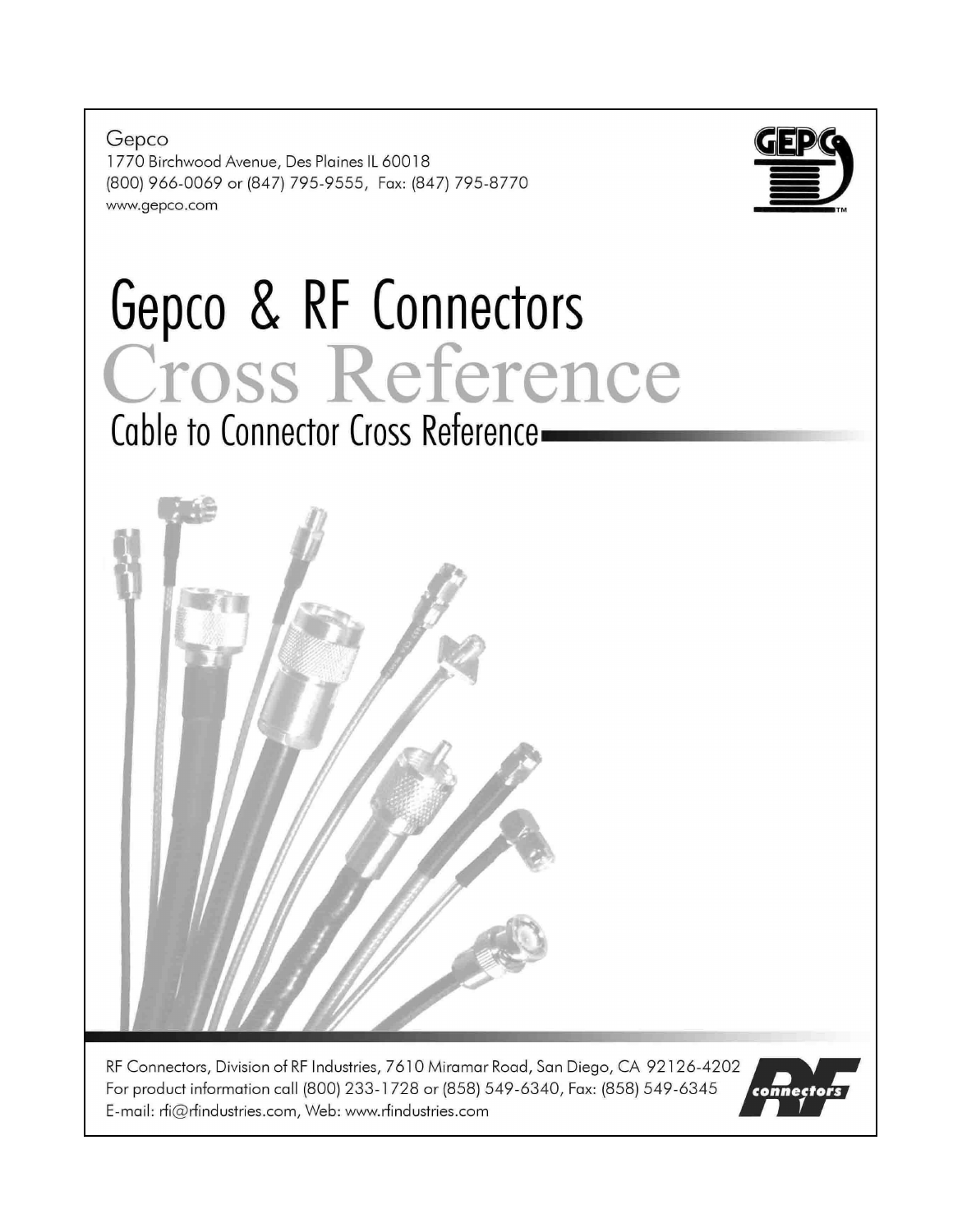# **HOW TO USE THIS MANUAL**

This manual is organized first by **GEPCO** Cable groups and second by the types of RFI connectors available for those groups. The connectors are divided into subgroups by type.

Each connector listing contains the RFI part number, the description and the materials used for each connector. The materials listings consist of the body, shell, pin/contact, and dielectric.

The Cable Number Locator below is supplied for easy cross-referencing by cable number to page number.

#### *Example:*

*You need to know if RFI has an N Male Clamp Solder Plug for GEPCO International 7139.* 

*Refer to the table below for GEPCO International 7139. Go to page 6. Under the heading for GEPCO International 7139, 7223, you will find RFN-1000-N and RFN-1000-1S.* 

From the description and the materials information you are able to determine if one of these connectors works for your application. The legend on page two explains the material codes used in this manual.

**Part numbers with an (\*) are special order only.** If you have special requirements, please contact RF Industries' sales department for assistance.

| Cable # | Page #       | Cable #         | Page # | Cable #          | Page # | Cable #          | Page # |
|---------|--------------|-----------------|--------|------------------|--------|------------------|--------|
|         |              |                 |        |                  |        |                  |        |
| 7111    | 4            | 7726            | 11     | <b>V618M59TK</b> | 8      | VE61859          | 7      |
| 7130    | 4            | 7727            | 11     | VA2/3            | 8      | <b>VE61859M</b>  | 7      |
| 7135    | 4            | 7909            | 12     | VA2/4            | 8      | <b>VFM809</b>    | 12     |
| 7137    | 4            | 7913            | 11     | VA2/5            | 8      | <b>VJ59U</b>     | 7      |
| 7139    | 6            | 7915            | 11     | VA618-2/2        | 12     | <b>VMS618</b>    | 12     |
| 7174    | $\mathbf{2}$ | <b>181CV6</b>   | 11     | VA618-2/3        | 7      | <b>VP6000</b>    | 10     |
| 7213    | 9            | <b>181CV906</b> | 11     | VA618-2/3TP      | 12     | <b>VP618PE</b>   | 10     |
| 7214    | 10           | 201CV59         | 8      | VA618-2/4        | 7      | VP618PE/AP       | 10     |
| 7223    | 6            | 201V59          | 8      | VA618-2/5        | 7      | VP618PVC         | 10     |
| 7240    | 10           | <b>RGB6000</b>  | 10     | VA916-4/15       | 12     | <b>VPM1000</b>   | 7      |
| 7250    | 9            | <b>RGB809</b>   | 11     | VD61859          | 7      | <b>VPM2000</b>   | 8      |
| 7251    | 9            | <b>RGBS809</b>  | 11     | <b>VDFM809</b>   | 12     | <b>VPM2000TK</b> | 9      |
| 7572    | 8            | RGBSC809        | 11     | <b>VDM230</b>    | 12     | <b>VPM618</b>    | 9      |
| 7573    | 8            | V618J59         | 7      | <b>VDM250</b>    | 12     | <b>VRC618</b>    | 7      |
| 7609    | 7            | V618M59         |        | <b>VDM250D</b>   | 12     |                  |        |

#### **Cable Number Locator**

*The information found in this guide was compiled using specifications that were current at the time of compilation. Please note that manufacturer's specifications are subject to change without notice. We therefore suggest that after using this guide to make your initial connector selections, you should obtain the latest product specifications from this cable manufacturer and RF Industries.*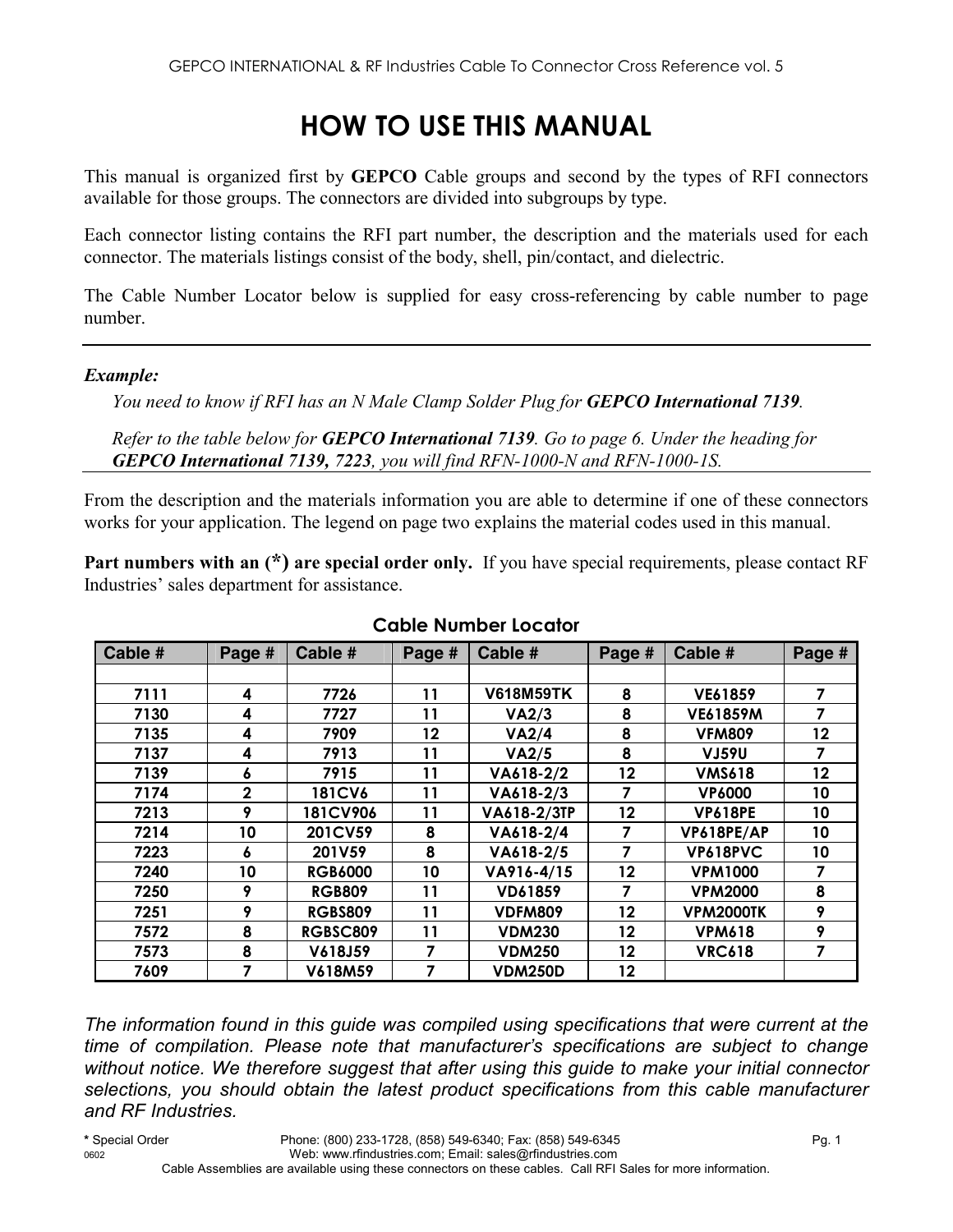# **GEPCO INTERNATIONAL & RF INDUSTRIES CABLE TO CONNECTOR CROSS REFERENCE**

| Legend                      |                             |                    |                                    |  |  |  |  |  |
|-----------------------------|-----------------------------|--------------------|------------------------------------|--|--|--|--|--|
| <b>BODY PLATING</b>         | <b>SHELL PLATING</b>        | <b>PIN/CONTACT</b> | <b>DIELECTRIC</b>                  |  |  |  |  |  |
| C - Chrome                  | C - Black Chrome            | $G -$ Gold         | <b>B</b> - Bakelite, Dap, Phenolic |  |  |  |  |  |
| $G - Gold$                  | $G -$ Gold                  | $N - Nickel$       | <b>D</b> - Delrin, Polypropylene   |  |  |  |  |  |
| $N - Nickel$                | N - Nickel                  | $S - Silver$       | T-PTFF                             |  |  |  |  |  |
| $S - Silver$                | S - Silver                  |                    |                                    |  |  |  |  |  |
| <b>SS - Stainless Steel</b> | <b>SS - Stainless Steel</b> |                    |                                    |  |  |  |  |  |

#### **GEPCO International 7174**

| <b>PART NUMBER</b> | <b>DESCRIPTION</b>                                         | <b>BODY</b>             | <b>SHELL</b>            | P/C | <b>DIE</b>              |  |  |  |
|--------------------|------------------------------------------------------------|-------------------------|-------------------------|-----|-------------------------|--|--|--|
| 1.0/2.3            |                                                            |                         |                         |     |                         |  |  |  |
| RF123-7000-B       | 1.0/2.3 Series Male Snap-On Crimp Plug                     | N                       | ---                     | G   | Τ                       |  |  |  |
| RF123-7001-B       | 1.0/2.3 Series Male Slide-On Crimp Plug                    | N                       | ---                     | G   | $\top$                  |  |  |  |
| RF123-7002-B       | 1.0/2.3 Series Male Screw-On Crimp Plug                    | $\mathsf{N}$            | ---                     | G   | T                       |  |  |  |
| RF123-7050-1B      | 1.0/2.3 Series Female Slide-On Crimp Jack                  | G                       | ---                     | G   | T                       |  |  |  |
| RF123-7052-1B      | 1.0/2.3 Series Female Crimp Bulkhead Jack                  | G                       | ---                     | G   | T                       |  |  |  |
|                    | <b>BNC</b>                                                 |                         |                         |     |                         |  |  |  |
| <b>RFB-1100-B</b>  | <b>BNC Male Clamp Solder Plug</b>                          | $\overline{\mathsf{N}}$ | $\overline{\mathsf{N}}$ | G   | T                       |  |  |  |
| RFB-1106-5         | BNC Male Crimp Plug (Large Ferrule)                        | N                       | N                       | G   | $\overline{\mathsf{T}}$ |  |  |  |
| RFB-1106-6         | BNC Male Crimp Plug (Small Ferrule)                        | N                       | N                       | G   | $\overline{\mathsf{T}}$ |  |  |  |
| <b>RFB-1110-B</b>  | BNC Male R/A Crimp Plug                                    | N                       | N                       | G   | $\overline{\mathsf{T}}$ |  |  |  |
| RFB-1116-B-03      | BNC Female Crimp Front-Mount Bulkhead Jack                 | N                       | ---                     | G   | $\overline{\mathsf{T}}$ |  |  |  |
| <b>RFB-1117-BT</b> | BNC Female Crimp Rear-Mount Bulkhead, Panel Thickness .200 | N                       | ---                     | G   | $\overline{\mathsf{T}}$ |  |  |  |
| RFB-1117-BT-03     | BNC Female Crimp Rear-Mount Bulkhead, Panel Thickness .140 | N                       | ---                     | G   | $\mathsf T$             |  |  |  |
| <b>RFB-1123-B</b>  | <b>BNC Female Crimp Socket Jack</b>                        | N                       | ---                     | G   | $\overline{\mathsf{T}}$ |  |  |  |
|                    | <b>FME</b>                                                 |                         |                         |     |                         |  |  |  |
| <b>RFE-6000-B</b>  | FME Male Crimp Plug                                        | N                       | N                       | G   | T.                      |  |  |  |
|                    | MМ                                                         |                         |                         |     |                         |  |  |  |
| RFM-2100-1         | MM Male Crimp Plug                                         | $\mathbf S$             | $\overline{a}$          | S   | $\mathsf T$             |  |  |  |
|                    | N                                                          |                         |                         |     |                         |  |  |  |
| RFN-1005-B-03      | N Male Crimp Plug                                          | N                       | N                       | G   | T                       |  |  |  |
| RFN-1009-B-03*     | N Male Right Angle Crimp Plug, Square Body                 | N                       | N                       | G   | $\overline{\mathsf{T}}$ |  |  |  |
| RFN-1022-18        | N Female Crimp Bulkhead Rear-Mount Jack                    | N                       | ---                     | G   | $\overline{\mathsf{T}}$ |  |  |  |
| <b>RFN-1022-8</b>  | N Female Crimp Bulkhead Rear-Mount Jack w/ O-Ring          | N                       | ---                     | G   | $\overline{\mathsf{T}}$ |  |  |  |
| <b>RFN-1027-B</b>  | N Female Crimp Jack                                        | S                       |                         | G   | $\overline{T}$          |  |  |  |
|                    | <b>Modified Shell TNC</b>                                  |                         |                         |     |                         |  |  |  |
| <b>RFS-2002</b>    | Modified TNC Male Clamp Plug w/ Extended Threads           | $\mathsf{N}$            | $\overline{a}$          | G   | D                       |  |  |  |
|                    | <b>TNC</b>                                                 |                         |                         |     |                         |  |  |  |
| RFT-1201-1B*       | TNC Male Clamp Plug                                        | $\mathsf{N}$            | $\mathsf{N}$            | G   | T                       |  |  |  |
| RFT-1202-3         | <b>TNC Male Crimp Plug</b>                                 | N                       | N                       | G   | D                       |  |  |  |
| <b>RFT-1212-B</b>  | TNC Female Crimp Rear-Mount Bulkhead                       | N                       | ---                     | G   | D                       |  |  |  |
|                    | <b>Mini-UHF</b>                                            |                         |                         |     |                         |  |  |  |
| <b>RFU-600-3</b>   | Mini-UHF Male Crimp Plug                                   | N                       | N                       | G   | $\mathsf{T}$            |  |  |  |

**\*** Special Order Phone: (800) 233-1728, (858) 549-6340; Fax: (858) 549-6345 Pg. 2

0602 Web: www.rfindustries.com; Email: sales@rfindustries.com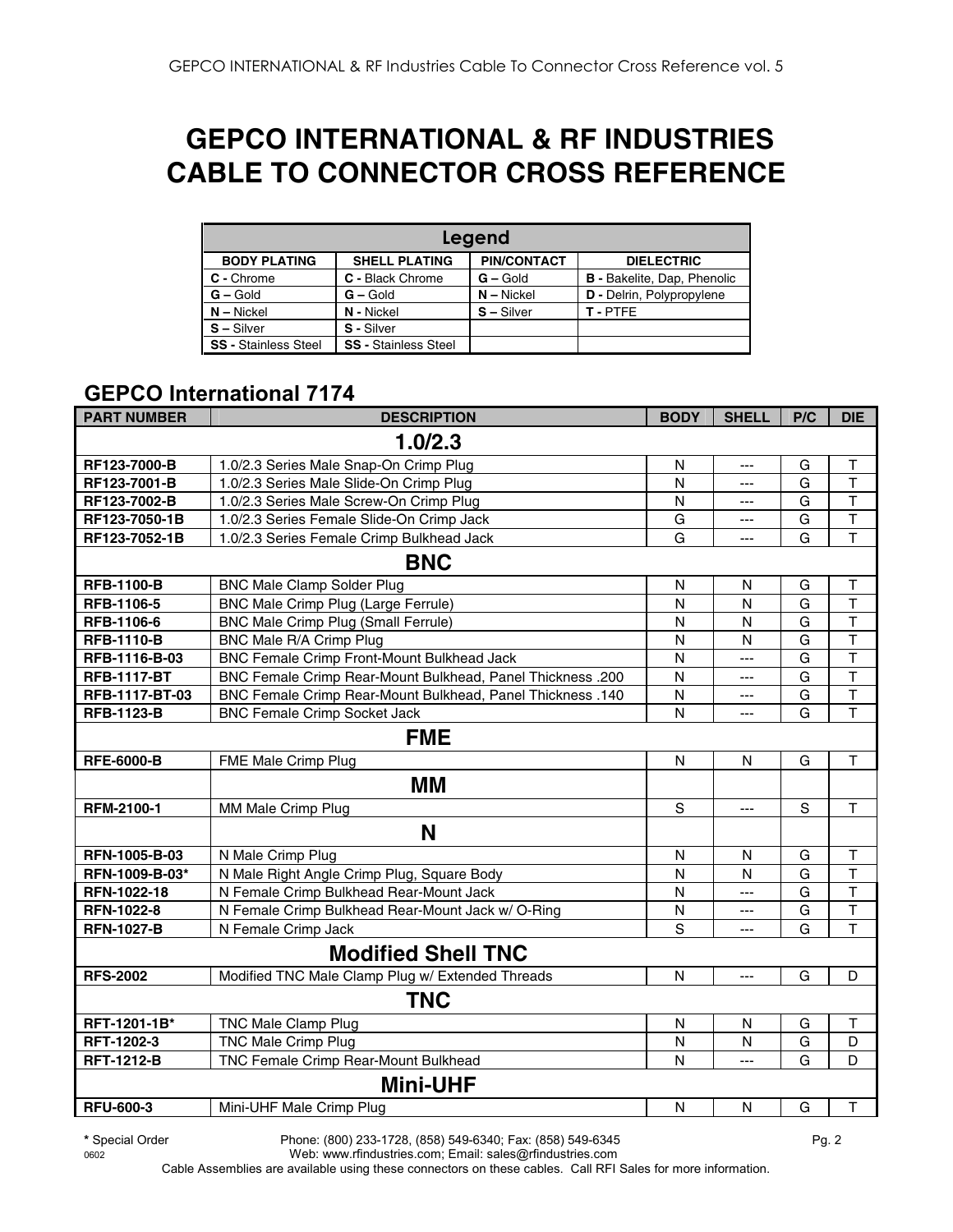| RFU-600-10B*         | Mini-UHF Male Right Angle Crimp Plug                          | N                       | N                          | G   | T                       |  |  |
|----------------------|---------------------------------------------------------------|-------------------------|----------------------------|-----|-------------------------|--|--|
| <b>RFU-601-3</b>     | Mini-UHF Female Crimp Jack                                    | N                       | $\overline{a}$             | G   | T                       |  |  |
| <b>PART NUMBER</b>   | <b>DESCRIPTION</b>                                            | <b>BODY</b>             | <b>SHELL</b>               | P/C | <b>DIE</b>              |  |  |
| RFU-617-01           | Mini-UHF Female Crimp Rear-Mount Bulkhead with Hardware       | N                       | $\overline{\phantom{a}}$   | G   | D                       |  |  |
| <b>RFU-617-B</b>     | Mini-UHF Female Crimp Rear-Mount Bulkhead                     | N                       | $\overline{a}$             | G   | D                       |  |  |
| <b>MC Card</b>       |                                                               |                         |                            |     |                         |  |  |
| <b>RMC-6010-B</b>    | MC Card Straight Crimp Plug                                   | N                       | $\hspace{0.05cm} \ldots$   | G   | Τ                       |  |  |
| <b>RMC-6010-B</b>    | MC Card Right Angle Crimp Plug                                | N                       | $\overline{a}$             | G   | $\mathsf T$             |  |  |
|                      |                                                               |                         |                            |     |                         |  |  |
|                      | <b>MCX</b>                                                    |                         |                            |     |                         |  |  |
| <b>RMX-8000-B</b>    | <b>MCX Male Crimp Plug</b>                                    | N                       | ---                        | G   | T                       |  |  |
| <b>RMX-8000-1B</b>   | <b>MCX Male Crimp Plug</b>                                    | G                       | ---                        | G   | $\top$                  |  |  |
| <b>RMX-8010-B</b>    | MCX Male Right Angle Crimp Plug                               | N                       | $\overline{\phantom{a}}$   | G   | $\overline{\mathsf{T}}$ |  |  |
| <b>RMX-8010-1B</b>   | MCX Male Right Angle Crimp Plug                               | G                       | $\overline{\phantom{a}}$   | G   | $\top$                  |  |  |
|                      | <b>MMCX</b>                                                   |                         |                            |     |                         |  |  |
| <b>RMX-9000-1B</b>   | MMCX Male Crimp Plug                                          | G                       | $\qquad \qquad - \qquad -$ | G   | $\top$                  |  |  |
| <b>RMX-9010-1B</b>   | MMCX Male Right Angle Crimp Plug                              | G                       | $--$                       | G   | $\mathsf T$             |  |  |
| <b>RMX-9050-1B</b>   | MMCX Female Crimp Jack                                        | G                       | $---$                      | G   | $\mathsf T$             |  |  |
|                      | <b>Reverse Polarity</b>                                       |                         |                            |     |                         |  |  |
| <b>RP-1117-BT</b>    | BNC Reverse Polarity Crimp Bulkhead Jack (Male Contact)       | N                       | N                          | G   | т                       |  |  |
| RP-1202-1B           | TNC Reverse Polarity Crimp Plug (Female Contact)              | $\mathsf{N}$            | N                          | G   | $\top$                  |  |  |
| <b>RP-1212-B</b>     | TNC Reverse Polarity Rear-Mount Crimp B/H Jack (Male Contact) | N                       | N                          | G   | $\mathsf T$             |  |  |
| <b>RP-1216-B</b>     | TNC Reverse Polarity Crimp Jack (Male Contact)                | N                       | ---                        | G   | $\mathsf T$             |  |  |
| <b>RP-3000-B</b>     | SMA Reverse Polarity Crimp Plug (Female Contact)              | $\mathsf{N}$            | N                          | G   | $\mathsf T$             |  |  |
| RP-3000-1B           | SMA Reverse Polarity Crimp Plug (Female Contact)              | G                       | G                          | G   | $\top$                  |  |  |
| RP-3010-1B           | SMA Reverse Polarity Right Angle Crimp Plug (Female Contact)  | G                       | G                          | G   | $\overline{\mathsf{T}}$ |  |  |
| RP-3050-1B           | SMA Reverse Polarity Female Crimp Jack (Male Contact)         | G                       | G                          | G   | $\overline{\mathsf{T}}$ |  |  |
| RP-3252-1B           | SMA Reverse Polarity Crimp Bulkhead Jack (Male Contact)       | G                       | G                          | G   | $\mathsf T$             |  |  |
| <b>RP-4252-B</b>     | SMB Reverse Polarity Crimp Bulkhead Jack (Female Contact)     | N                       | ---                        | G   | T                       |  |  |
|                      | <b>SMA</b>                                                    |                         |                            |     |                         |  |  |
| <b>RSA-3000-1B</b>   | SMA Male Crimp Plug                                           | G                       | G                          | G   | Т                       |  |  |
| <b>RSA-3000-B</b>    | SMA Male Crimp Plug                                           | N                       | N                          | G   | T                       |  |  |
| <b>RSA-3000-B-SS</b> | SMA Male Crimp Plug                                           | SS                      | SS                         | G   | T                       |  |  |
| RSA-3000-1B-03       | SMA Male Crimp Plug                                           | G                       | SS                         | G   | $\overline{\mathsf{T}}$ |  |  |
| RSA-3000-7-B*        | SMA Male Crimp Plug                                           | SS                      | SS                         | G   | $\overline{\mathsf{T}}$ |  |  |
| <b>RSA-3010-1B</b>   | SMA Male Right Angle Crimp Plug                               | G                       | G                          | G   | $\mathsf{T}$            |  |  |
| RSA-3010-1B-04       | SMA Male Right Angle Crimp Plug                               | G                       | SS                         | G   | т                       |  |  |
| <b>RSA-3010-B</b>    | SMA Male Right Angle Crimp Plug                               | N                       | N                          | G   | T                       |  |  |
| <b>RSA-3010-B-SS</b> | SMA Male Right Angle Crimp Plug                               | SS                      | SS                         | G   | T                       |  |  |
| <b>RSA-3050-1B</b>   | SMA Female Crimp Jack                                         | G                       | G                          | G   | T                       |  |  |
| <b>RSA-3050-B</b>    | SMA Female Crimp Jack                                         | N                       | N                          | G   | T                       |  |  |
| <b>RSA-3100-B</b>    | SMA Male Clamp Solder Plug                                    | N                       | N                          | G   | T                       |  |  |
| <b>RSA-3110-B</b>    | SMA Male Right Angle Clamp Plug                               | N                       | N                          | G   | T                       |  |  |
| <b>RSA-3252-B</b>    | SMA Female Bulkhead, W/O Gasket                               | N                       | N                          | G   | T                       |  |  |
| RSA-3252-B-03        | SMA Female Bulkhead, W/ Gasket                                | N                       | N                          | G   | T                       |  |  |
|                      | <b>SMB</b>                                                    |                         |                            |     |                         |  |  |
| <b>RSB-4000-B</b>    | <b>SMB Crimp Plug</b>                                         | N                       | ---                        | G   | T                       |  |  |
| RSB-4000-B-03        | SMB Crimp Plug (See Catalog)                                  | N                       | ---                        | G   | Т                       |  |  |
| <b>RSB-4000-1B</b>   | <b>SMB Crimp Plug</b>                                         | G                       | ---                        | G   | Τ                       |  |  |
| <b>RSB-4010-B</b>    | SMB Right Angle Crimp Plug                                    | N                       | ---                        | G   | $\mathsf T$             |  |  |
|                      | <b>SMB</b>                                                    |                         |                            |     |                         |  |  |
| <b>RSB-4010-1B</b>   | SMB Right Angle Crimp Plug                                    | G                       | ---                        | G   | $\sf T$                 |  |  |
| <b>RSB-4050-B</b>    | SMB Crimp Jack                                                | $\overline{\mathsf{N}}$ | ---                        | G   | $\mathsf{T}$            |  |  |

**\*** Special Order Phone: (800) 233-1728, (858) 549-6340; Fax: (858) 549-6345 Pg. 3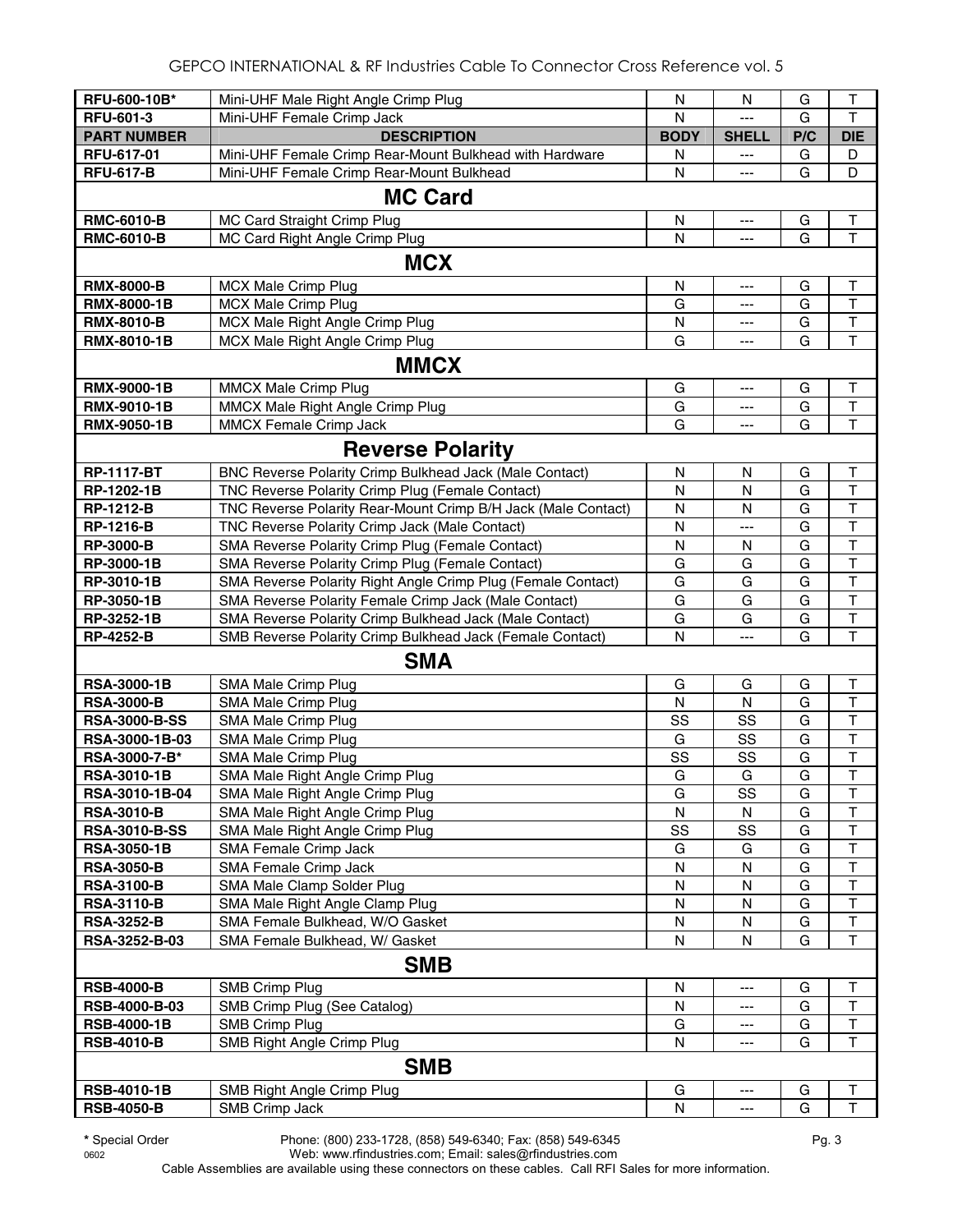GEPCO INTERNATIONAL & RF Industries Cable To Connector Cross Reference vol. 5

| <b>RSB-4050-1B</b> | SMB Crimp Jack                                 | G           | $---$        | G   |            |
|--------------------|------------------------------------------------|-------------|--------------|-----|------------|
| <b>RSB-4055-1B</b> | <b>SMB Right Angle Crimp Jack</b>              | G           | $---$        | G   |            |
| <b>RSB-4100-B</b>  | SMB Clamp Plug                                 | N           | $---$        | G   |            |
| <b>RSB-4252-B</b>  | SMB Jack, Crimp Bulkhead, Rear-Mount, W/D-Flat | N           | $---$        | G   |            |
| <b>PART NUMBER</b> | <b>DESCRIPTION</b>                             | <b>BODY</b> | <b>SHELL</b> | P/C | <b>DIE</b> |
|                    | <b>Reverse Thread</b>                          |             |              |     |            |
| RT-3252-1B-04      | <b>SMA Reverse Thread Female Crimp</b>         | N           | $--$         | G   |            |

# **GEPCO International 7111, 7130, 7135, 7137**

| <b>PART NUMBER</b>  | <b>DESCRIPTION</b>                                         | <b>BODY</b>   | <b>SHELL</b>   | P/C            | <b>DIE</b>              |  |  |  |
|---------------------|------------------------------------------------------------|---------------|----------------|----------------|-------------------------|--|--|--|
| <b>BNC</b>          |                                                            |               |                |                |                         |  |  |  |
| <b>RFB-1100-2</b>   | BNC Male Clamp Solder Plug (Captive Pin); UG-88D/U         | N             | N              | G              | D                       |  |  |  |
| <b>RFB-1100-2ST</b> | BNC Clamp Solder Plug(Captive Pin); UG-88/U, C/U, D/U, E/U | $\mathbf S$   | S              | G              | $\top$                  |  |  |  |
| <b>RFB-1102-T</b>   | <b>BNC Male Solderless Plug</b>                            | $\mathsf{N}$  | N              | $\mathbf S$    | $\mathsf T$             |  |  |  |
| <b>RFB-1104</b>     | <b>BNC Male Twist-on Plug</b>                              | N             | N              | $\overline{s}$ | D                       |  |  |  |
| RFB-1106-2          | BNC Male Crimp Plug; UG-1785/U                             | N             | N              | G              | D                       |  |  |  |
| <b>RFB-1106-2ST</b> | BNC Male Crimp Plug; UG-1785/U                             | $\mathbf S$   | S              | G              | $\overline{\mathsf{T}}$ |  |  |  |
| <b>RFB-1106-2T</b>  | BNC Male Crimp Plug; UG-1785/U                             | N             | N              | G              | $\overline{\mathsf{T}}$ |  |  |  |
| RFB-1106-9          | BNC Male Q/D Univ. Crimp Plug; for BNC, TNC, & N Female    | N             | N              | G              | D                       |  |  |  |
| RFB-1106-C-03       | BNC Male Crimp with BeCu Contact                           | N             | N              | G              | D                       |  |  |  |
| RFB-1110-C-04       | <b>BNC Male Right Angle Clamp Plug</b>                     | S             | $\mathbf S$    | G              | T                       |  |  |  |
| <b>RFB-1110-S</b>   | BNC Male Right Angle Solder Plug; UG-913/U, A/U            | S             | S              | $\mathbf S$    | $\overline{\mathsf{T}}$ |  |  |  |
| RFB-1110-1          | BNC Male Right Angle Crimp Plug                            | N             | N              | G              | $\overline{\mathsf{T}}$ |  |  |  |
| RFB-1110-C-04       | BNC Male Right Angle Clamp Plug                            | S             | S              | G              | T                       |  |  |  |
| <b>RFB-1117</b>     | <b>BNC Female Crimp Bulkhead Jack</b>                      | N             | ---            | G              | D                       |  |  |  |
| <b>RFB-1121</b>     | <b>BNC Female Twist-on Jack</b>                            | N             | ---            | S              | D                       |  |  |  |
| RFB-1123-1          | <b>BNC Female Crimp Jack</b>                               | N             | ---            | G              | T                       |  |  |  |
| <b>RFB-1160</b>     | BNC Wall Plate Flush Mount Crimp Jack                      | N             | ---            | G              | D                       |  |  |  |
| <b>RFB-1161</b>     | BNC Wall Plate Flush Mount Twist on Jack                   | N             | ---            | G              | D                       |  |  |  |
|                     | <b>7/16 Din</b>                                            |               |                |                |                         |  |  |  |
| RFD-1600-2-C        | 7/16 Din Male Clamp Plug Combo Straight or Right Angle     | ${\sf S}$     | $\mathbf S$    | $\mathsf S$    | $\mathsf T$             |  |  |  |
| RFD-1605-2-C        | 7/16 Din Male Crimp Plug Combo Straight or Right Angle     | S             | S              | $\mathbf S$    | $\mathsf T$             |  |  |  |
| RFD-1625-2-C        | 7/16 Din Female Clamp Jack Combo Straight or Right Angle   | $\mathbf S$   | ---            | $\mathbf S$    | $\mathsf T$             |  |  |  |
| RFD-1630-2-C        | 7/16 Din Female Crimp Jack Combo Straight or Right Angle   | $\mathbf S$   | ---            | $\mathbf S$    | $\overline{T}$          |  |  |  |
| RFD-1641-2-C*       | 7/16 Din Female 4-Hole Flange Clamp Panel Mount, Combo     | S             | ---            | S              | $\overline{\mathsf{T}}$ |  |  |  |
|                     | Straight or Right Angle                                    |               |                |                |                         |  |  |  |
| RFD-1642-2-C*       | 7/16 Din Female 4-Hole Flange Crimp Panel Mount, Combo     | $\mathbf S$   | ---            | S              | $\mathsf{T}$            |  |  |  |
|                     | Straight or Right Angle                                    |               |                |                |                         |  |  |  |
|                     | <b>FME</b>                                                 |               |                |                |                         |  |  |  |
| <b>RFE-6000-C</b>   | FME Male Crimp                                             | N             | ---            | G              | Τ                       |  |  |  |
| RFE-6000-6C*        | FME Male Crimp, Black                                      | C             | ---            | G              | $\mathsf T$             |  |  |  |
| <b>RFE-6050-C</b>   | FME Female Crimp                                           | N             | ---            | G              | $\sf T$                 |  |  |  |
| RFE-6050-6C*        | FME Female Crimp, Black                                    | $\mathsf{C}$  | $\overline{a}$ | G              | $\mathsf T$             |  |  |  |
|                     | N                                                          |               |                |                |                         |  |  |  |
| <b>RFN-1000-N</b>   | N Male Solder Clamp Plug; UG-536 B/U                       | ${\sf N}$     | N              | G              | $\mathsf T$             |  |  |  |
| <b>RFN-1000-1S</b>  | N Male Solder Clamp Plug; UG-536 A/U                       | S             | S              | G              | Т                       |  |  |  |
| <b>RFN-1001-S</b>   | N Male Solder Plug                                         | $\mathbf S$   | S              | G              | Τ                       |  |  |  |
| <b>RFN-1005-2N</b>  | N Male Crimp Plug                                          | N             | N              | G              | Τ                       |  |  |  |
| <b>RFN-1005-3C</b>  | N Male Crimp Plug                                          | S             | $\mathbf S$    | G              | T                       |  |  |  |
| <b>RFN-1005-5</b>   | N Male Crimp Plug (Quick Disconnect)                       | $\mathbf S$   | $\mathbf S$    | G              | T                       |  |  |  |
| <b>RFN-1009-C</b>   | N Male Right Angle Crimp Plug                              | $\mathbf S$   | $\mathbf S$    | G              | $\sf T$                 |  |  |  |
| RFN-1009-C-03       | N Male Right Angle Crimp Plug, Square Body                 | ${\sf S}$     | $\mathbf S$    | G              | T                       |  |  |  |
| RFN-1021-6          | N Female Chassis, 4-Hole Flange, Solder Clamp              | ${\mathsf S}$ | ---            | G              | т                       |  |  |  |
| * Special Order     | Phone: (800) 233-1728, (858) 549-6340; Fax: (858) 549-6345 |               |                | Pg. 4          |                         |  |  |  |

0602 Web: www.rfindustries.com; Email: sales@rfindustries.com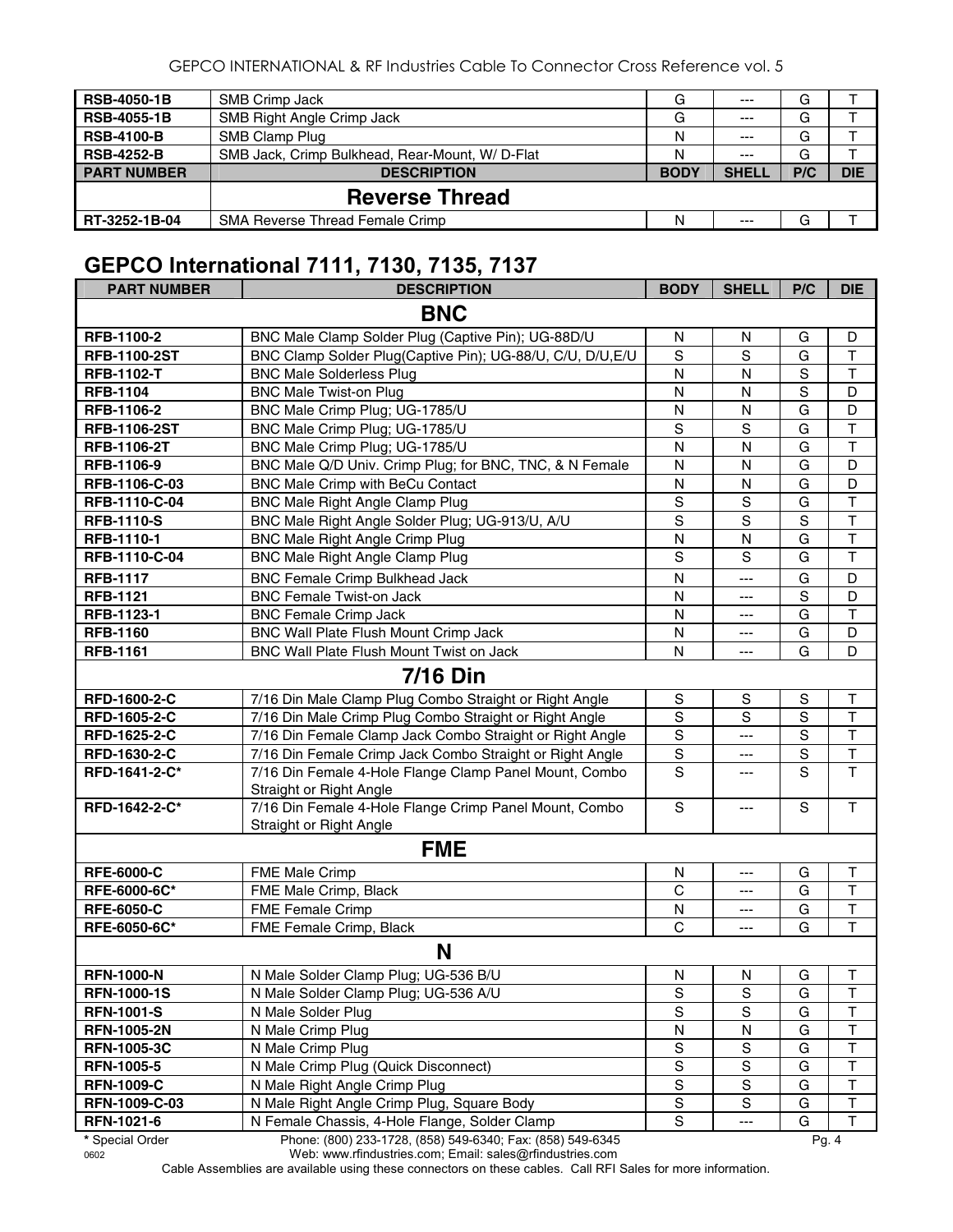| <b>RFN-1022-8-C</b> | N Female Crimp Blkhd, Rear Mount w/ O-Ring, for RG-58/U | N | $--$    |  |
|---------------------|---------------------------------------------------------|---|---------|--|
| <b>RFN-1025-1</b>   | N Female Cable Clamp Jack; UG-536B/U                    |   | $- - -$ |  |
| <b>RFN-1027</b>     | N Female Crimp Cable Jack                               |   | $--$    |  |

| <b>PART NUMBER</b> | <b>DESCRIPTION</b>                                          | <b>BODY</b>  | <b>SHELL</b>      | P/C            | <b>DIE</b>     |  |  |  |  |
|--------------------|-------------------------------------------------------------|--------------|-------------------|----------------|----------------|--|--|--|--|
|                    | <b>Modified Shell SMA</b>                                   |              |                   |                |                |  |  |  |  |
| <b>RFS-2006</b>    | SMA Male Right Angle Crimp with Modified Shell              | N            | $\overline{a}$    | G              | $\mathsf T$    |  |  |  |  |
| <b>TNC</b>         |                                                             |              |                   |                |                |  |  |  |  |
| <b>RFT-1200</b>    | TNC Male Clamp Solder Plug; MS39012/26-0101                 | N            | N                 | S              | Τ              |  |  |  |  |
| RFT-1202-2         | TNC Male Crimp Plug (Captive Pin); MS39012/26-0011          | $\mathsf{N}$ | N                 | $\overline{G}$ | D              |  |  |  |  |
| <b>RFT-1202-2B</b> | TNC Male Crimp Plug (Black Body); MS39012/26-001            | $\mathsf{C}$ | $\mathsf{C}$      | G              | D              |  |  |  |  |
| <b>RFT-1202-2T</b> | TNC Male Crimp Plug (Captive Pin); MS39012/26-0011          | N            | $\mathsf{N}$      | G              | T              |  |  |  |  |
| RFT-1202-5         | TNC Male Crimp Plug; (Quick Disconnect)                     | N            | N                 | G              | D              |  |  |  |  |
| <b>RFT-1204</b>    | <b>TNC Male Solderless Plug</b>                             | N            | N                 | S              | D              |  |  |  |  |
| <b>RFT-1206</b>    | TNC Male Twist on Plug; AMP 2221983-7                       | N            | N                 | S              | D              |  |  |  |  |
| <b>RFT-1212</b>    | TNC Female Crimp Bulkhead Jack; MS39012/23329/4-14          | N            | $---$             | G              | D              |  |  |  |  |
| <b>RFT-1214</b>    | TNC Female Twist on Cable Jack                              | N            | ---               | S              | D              |  |  |  |  |
| RFT-1216-1         | TNC Female Crimp Cable Jack; MS39012/27-0504                | N            | ---               | G              | D              |  |  |  |  |
| <b>RFT-1218</b>    | TNC Male R/A Crimp Plug; MS39012/30-0504                    | N            | N                 | G              | $\overline{1}$ |  |  |  |  |
|                    | <b>UHF</b>                                                  |              |                   |                |                |  |  |  |  |
|                    |                                                             |              |                   |                |                |  |  |  |  |
| <b>RFU-500</b>     | UHF Solder Plug; PL-259; Use with RFU-530 Reducer           | S            | N                 | $\mathbb S$    | Dap            |  |  |  |  |
| <b>RFU-501</b>     | UHF Solder Plug; PL-259; Use with RFU-530-S Reducer         | S            | S                 | S              | т              |  |  |  |  |
| <b>RFU-504</b>     | UHF Male Push on Ferrule (No Installation Tools); PL-259    | N            | N                 | S              | Dap            |  |  |  |  |
| <b>RFU-505</b>     | <b>UHF Male Crimp Plug</b>                                  | N            | N                 | $\overline{s}$ | Dap            |  |  |  |  |
| <b>RFU-505-ST</b>  | <b>UHF Male Crimp Plug</b>                                  | S            | S                 | $\mathbf S$    | $\top$         |  |  |  |  |
| <b>RFU-505-5</b>   | UHF Male Crimp Plug (Short Crimp)                           | $\mathsf{N}$ | $\mathsf{N}$      | $\mathsf{N}$   | D              |  |  |  |  |
| <b>RFU-520</b>     | UHF Female Cable Clamp Jack                                 | N            | $---$             | $\mathbf S$    | $\mathsf{T}$   |  |  |  |  |
| <b>RFU-527</b>     | <b>UHF Female Crimp</b>                                     | $\mathsf{N}$ | N                 | S              | D              |  |  |  |  |
| <b>RFU-527-T</b>   | <b>UHF Female Crimp Jack</b>                                | $\mathsf{N}$ | ---               | S              | T              |  |  |  |  |
| <b>RFU-530</b>     | Adapter/Reducer; Use with RFU-500                           | N            | ---               | $---$          | ---            |  |  |  |  |
| <b>RFU-530-S</b>   | Adapter/Reducer; Use with RFU-501                           | S            | $---$             | ---            | ---            |  |  |  |  |
| <b>RFU-530-Z*</b>  | Adapter/Reducer; Use with RFU-500 & 501                     | $\mathsf{N}$ | ---               | ---            | ---            |  |  |  |  |
|                    | <b>Mini-UHF</b>                                             |              |                   |                |                |  |  |  |  |
| <b>RFU-600</b>     | Mini-UHF Push-on Ferrule Plug (No Installation Tools        | N            | N                 | S              | $\mathsf T$    |  |  |  |  |
| <b>RFU-600-1</b>   | Needed)<br>Mini-UHF Male Crimp Plug; (AMP Drawn Metal Type) | N            | N                 | $\mathbf S$    | D              |  |  |  |  |
| <b>RFU-600-2</b>   | Mini-UHF Male Crimp Plug, Short, Black Chrome; Onaglass     | $\mathbf C$  | $\mathbf C$       | G              | D              |  |  |  |  |
|                    | Antennas                                                    |              |                   |                |                |  |  |  |  |
| <b>RFU-600-5</b>   | Mini-UHF Male Crimp Plug (Quick Disconnect)                 | $\mathsf{N}$ | $\mathsf{N}$      | G              | D              |  |  |  |  |
| <b>RFU-600-6</b>   | Mini-UHF Male Crimp Plug; AMP 2266-001, Amphenol 81-        | N            | N                 | S              | D              |  |  |  |  |
|                    | 115                                                         |              |                   |                |                |  |  |  |  |
| <b>RFU-600-10C</b> | Mini-UHF Male R/A Crimp Plug                                | ${\sf N}$    | N                 | G              | T              |  |  |  |  |
| <b>RFU-601-1</b>   | Mini-UHF Female Crimp Jack                                  | N            | $\qquad \qquad -$ | G              | D              |  |  |  |  |
| <b>RFU-617-C</b>   | Mini-UHF Female Crimp Rear Mount Bulkhead Jack              | N            | ---               | G              | D              |  |  |  |  |
|                    | <b>Reverse Polarity</b>                                     |              |                   |                |                |  |  |  |  |
| <b>RP-1005-C</b>   | N Reverse Polarity Male Crimp Plug (Female Contact)         | N            | N                 | G              | Τ              |  |  |  |  |
| <b>RP-1106-C</b>   | BNC Reverse Polarity Male Crimp Plug (Female Contact)       | N            | N                 | G              | T              |  |  |  |  |
| <b>RP-1117-C</b>   | BNC Reverse Polarity Crimp Bulkhead Jack (Male Contact)     | N            | $---$             | G              | T              |  |  |  |  |
| <b>RP-1202-C</b>   | TNC Reverse Polarity Male Crimp Plug (Female Contact)       | N            | N                 | G              | Τ              |  |  |  |  |
| <b>RP-1212-C</b>   | TNC Reverse Polarity Crimp Bulkhead Jack (Male Contact)     | N            | ---               | G              | T              |  |  |  |  |
| <b>RP-3000-C</b>   | SMA Reverse Polarity Male Crimp Plug (Female Contact)       | N            | N                 | G              | Т              |  |  |  |  |

**\*** Special Order Phone: (800) 233-1728, (858) 549-6340; Fax: (858) 549-6345 Pg. 5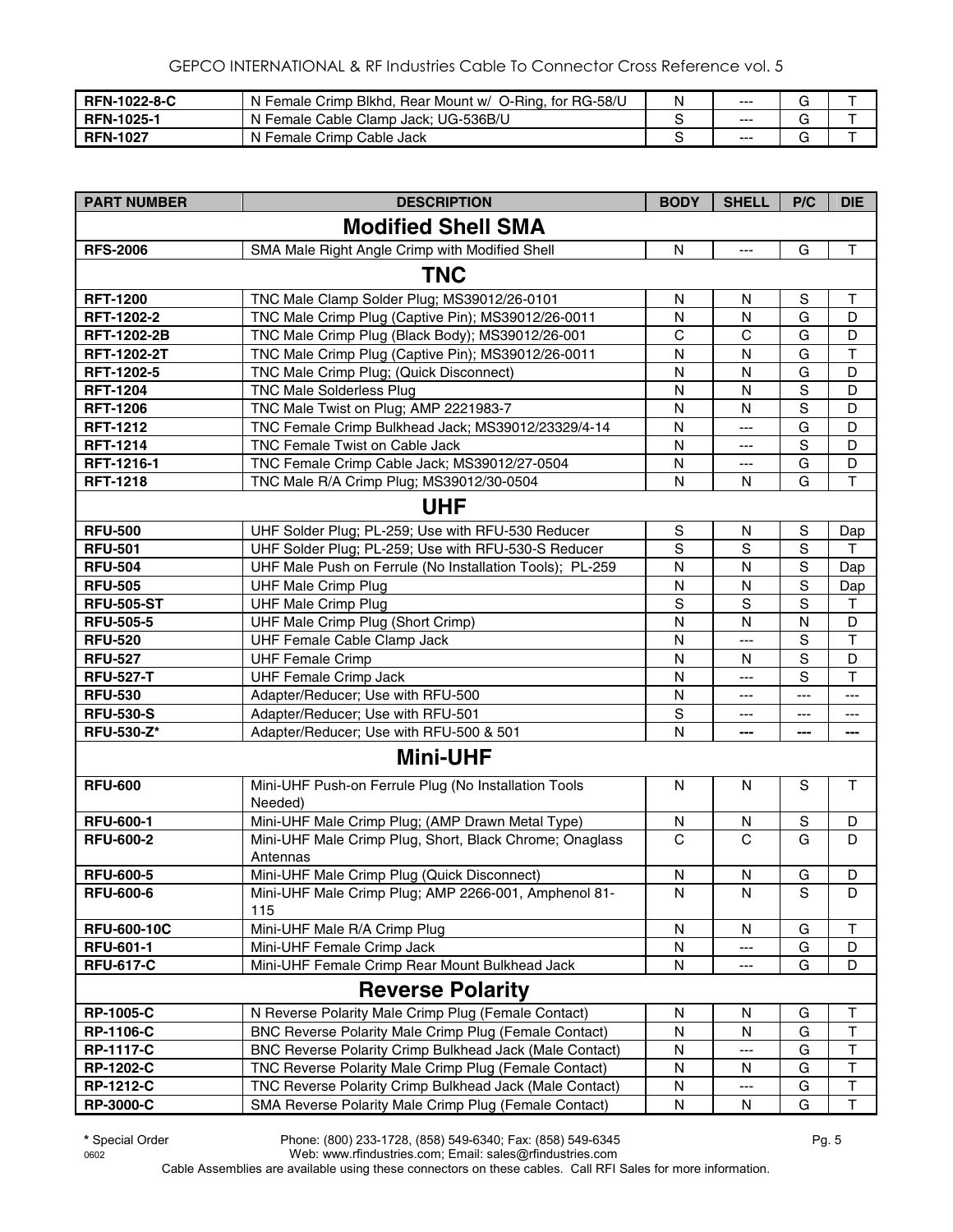| RP-3000-1C         | SMA Reverse Polarity Male Crimp Plug (Female Contact)   | G           | G            | G   | T                       |  |  |  |
|--------------------|---------------------------------------------------------|-------------|--------------|-----|-------------------------|--|--|--|
| RP-3010-1C         | SMA Reverse Polarity R/A Crimp Plug (Female Contact)    | G           | G            | G   | T                       |  |  |  |
| RP-3050-1C         | SMA Reverse Polarity Crimp Jack (Male Contact)          | N           | ---          | G   | T                       |  |  |  |
| RP-3252-1C         | SMA Reverse Polarity Crimp Bulkhead Jack (Male Contact) | G           | ---          | G   | T                       |  |  |  |
| <b>SMA</b>         |                                                         |             |              |     |                         |  |  |  |
| <b>RSA-3000-C</b>  | SMA Male Crimp Plug                                     | N           | N            | G   | T                       |  |  |  |
| <b>RSA-3000-1C</b> | SMA Male Crimp Plug, Three Piece                        | N           | G            | G   | T                       |  |  |  |
| <b>PART NUMBER</b> | <b>DESCRIPTION</b>                                      | <b>BODY</b> | <b>SHELL</b> | P/C | <b>DIE</b>              |  |  |  |
| <b>RSA-3010-C</b>  | SMA Male R/A Crimp Plug                                 | N           | N            | G   | T                       |  |  |  |
| <b>RSA-3050-C</b>  | <b>SMA Female Crimp</b>                                 | N           | ---          | G   | T                       |  |  |  |
| <b>RSA-3060-C*</b> | SMA Female Right Angle Crimp Jack                       | N           | ---          | G   | T                       |  |  |  |
| <b>RSA-3100-C</b>  | SMA Male Clamp Solder Plug                              | N           | N            | G   | T                       |  |  |  |
| <b>RSA-3110-C</b>  | SMA Male Right Angle Clamp Plug                         | N           | N            | G   | T                       |  |  |  |
| <b>RSA-3220-C*</b> | SMA Male Crimp Bulkhead, 2-Hole Flange                  | N           | N            | G   | $\overline{T}$          |  |  |  |
| RSA-3230-C*        | SMA Male Crimp Bulkhead, 4-Hole Flange                  | N           | N            | G   | $\mathsf T$             |  |  |  |
| RSA-3252-1C*       | <b>SMA Female Crimp Bulkhead</b>                        | G           | ---          | G   | $\top$                  |  |  |  |
| <b>RSA-3252-C</b>  | SMA Female Crimp Bulkhead                               | N           | ---          | G   | $\overline{\mathsf{T}}$ |  |  |  |
| <b>RSA-3260-C</b>  | SMA Female Crimp Bulkhead, 2-Hole Flange                | N           | ---          | G   | T                       |  |  |  |
| <b>RSA-3270-C</b>  | SMA Female Crimp Bulkhead, 4-Hole Flange                | N           | ---          | G   | T                       |  |  |  |
|                    | <b>Reverse Thread</b>                                   |             |              |     |                         |  |  |  |
| <b>RT-1005-C</b>   | N Reverse Thread Male Crimp Plug                        | N           | N            | G   | T                       |  |  |  |
| RT-1009-C-03       | N Reverse Thread Right Angle Male Crimp Plug            | N           | N            | G   | T                       |  |  |  |
| <b>RT-1200-C</b>   | TNC Reverse Thread Male Clamp Plug                      | N           | N            | S   | T                       |  |  |  |
| <b>RT-1202-C</b>   | TNC Reverse Thread Male Crimp Plug                      | N           | N            | G   | D                       |  |  |  |
| RT-3000-1C         | SMA Reverse Thread Male Crimp Plug                      | N           | N            | G   | T                       |  |  |  |

#### **GEPCO International 7139, 7223**

| <b>PART NUMBER</b>   | <b>DESCRIPTION</b>                                                                    | <b>SHELL</b> | <b>BODY</b> | P/C | <b>DIE</b>              |
|----------------------|---------------------------------------------------------------------------------------|--------------|-------------|-----|-------------------------|
|                      | <b>BNC</b>                                                                            |              |             |     |                         |
| RFB-1100-2           | <b>BNC Male Clamp Plug</b>                                                            | N            | N           | G   | D                       |
| <b>RFB-1100-2ST</b>  | <b>BNC Male Clamp Plug</b>                                                            | S            | S           | G   | T                       |
| <b>RFB-1102-T</b>    | <b>BNC Male Solderless Clamp Plug</b>                                                 | N            | N           | S   | T                       |
| <b>RFB-1106-C1ST</b> | <b>BNC Male Crimp Plug</b>                                                            | S            | S           | G   | T                       |
| RFB-1106-2TC1        | <b>BNC Male Crimp Plug</b>                                                            | N            | N           | G   | T                       |
| RFB-1106-C1          | <b>BNC Male Crimp</b>                                                                 | N            | N           | G   | D                       |
| RFB-1110-C-04        | BNC Male Right Angle Clamp Plug                                                       | S            | S           | G   | $\overline{\mathsf{T}}$ |
| <b>RFB-1110-C1</b>   | BNC Male Right Angle Crimp Plug, RG-55                                                | N            | N           | G   | T                       |
| <b>RFB-1117-C1</b>   | BNC Female Crimp Rear Mount Bulkhead Jack                                             | N            | ---         | G   | D                       |
| RFB-1123-C1          | <b>BNC Female Crimp</b>                                                               | N            | $---$       | G   | T                       |
|                      | <b>7/16 Din</b>                                                                       |              |             |     |                         |
| RFD-1600-2-C1        | 7/16 Din Male Clamp Plug Combo Straight or Right Angle                                | S            | S           | S   | T                       |
| RFD-1605-2-C1        | 7/16 Din Male Crimp Plug Combo Straight or Right Angle                                | S            | S           | S   | T                       |
| RFD-1611-2-C1*       | 7/16 Din Male Crimp Rear Mount Bulkhead Plug                                          | S            | S           | S   | $\overline{\mathsf{T}}$ |
| RFD-1625-2-C1        | 7/16 Din Female Clamp Jack Combo Straight or Right Angle                              | S            | ---         | S   | T                       |
| RFD-1630-2-C1        | 7/16 Din Female Crimp Jack Combo Straight or Right Angle                              | S            | $---$       | S   | T                       |
| RFD-1641-2-C1*       | 7/16 Din Female 4-Hole Flange Panel Mount Clamp Jack Combo<br>Straight or Right Angle | S            |             | S   | T                       |
| RFD-1642-2-C1*       | 7/16 Din Female 4-Hole Flange Panel Mount Crimp Jack Combo<br>Straight or Right Angle | S            | ---         | S   | T                       |
|                      | N                                                                                     |              |             |     |                         |
| <b>RFN-1000-N</b>    | N Male Clamp Plug                                                                     | N            | N           | G   | T                       |
| <b>RFN-1000-1S</b>   | N Male Clamp Plug                                                                     | S            | S           | G   | T                       |

**\*** Special Order Phone: (800) 233-1728, (858) 549-6340; Fax: (858) 549-6345 Pg. 6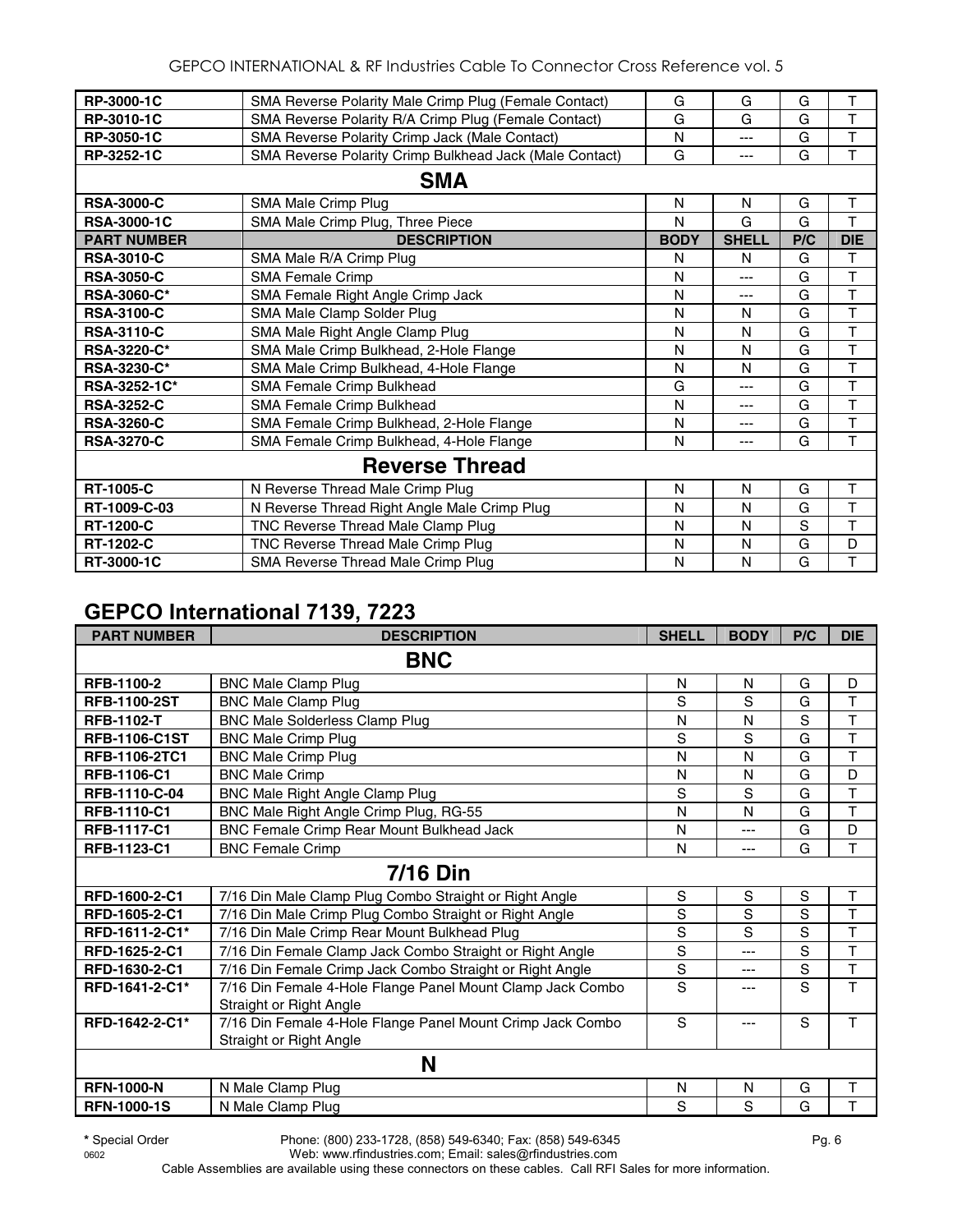#### GEPCO INTERNATIONAL & RF Industries Cable To Connector Cross Reference vol. 5

| <b>RFN-1001-S</b>  | N Male Solder Plug                            |   |         | G |  |
|--------------------|-----------------------------------------------|---|---------|---|--|
| <b>RFN-1005-C1</b> | N Male Crimp Plug                             |   |         | G |  |
| RFN-1005-3C1       | N Male Crimp Plug                             |   |         | G |  |
| RFN-1005-5C1       | N Male Quick Disconnect Crimp Plug            |   |         | G |  |
| <b>RFN-1009-C1</b> | N Male R/A Crimp Plug                         |   |         | G |  |
| RFN-1021-6         | N Female 4-Hole Flange Panel Mount Clamp Jack | S | ---     | G |  |
| RFN-1022-8-C1      | N Female Crimp, Rear Mount Bulkhead, RG-142/U | N | $- - -$ | G |  |
| <b>RFN-1025-1</b>  | N Female Clamp Jack                           | S | $---$   | G |  |
| <b>RFN-1027-C1</b> | N Female Crimp Jack                           | S |         | G |  |

| <b>PART NUMBER</b>  | <b>DESCRIPTION</b>                                            | <b>BODY</b>  | <b>SHELL</b>   | P/C | <b>DIE</b>              |
|---------------------|---------------------------------------------------------------|--------------|----------------|-----|-------------------------|
|                     | <b>TNC</b>                                                    |              |                |     |                         |
| <b>RFT-1200</b>     | TNC Male Clamp Plug                                           | N            | N              | G   | Т                       |
| RFT-1202-C1         | <b>TNC Male Crimp Plug</b>                                    | $\mathsf{N}$ | N              | G   | D                       |
| RFT-1202-2TC1       | TNC Male Crimp, RG-142/U                                      | N            | N              | G   | T                       |
| RFT-1212-C1         | TNC Female Crimp Bulkhead, Rear Mount with D-Flat & O-Ring    | N            | $---$          | G   | D                       |
| RFT-1216-C1         | TNC Female Crimp Jack                                         | N            | $\overline{a}$ | G   | $\mathsf D$             |
| RFT-1218-C1         | TNC Male R/A Crimp Plug                                       | $\mathsf{N}$ | N              | G   | $\overline{\mathsf{T}}$ |
|                     | <b>UHF</b>                                                    |              |                |     |                         |
| <b>RFU-500</b>      | UHF Solder Plug, PL-259                                       | $\mathbb S$  | N              | S   | Dap                     |
| <b>RFU-501</b>      | UHF Solder Plug, PL-259                                       | $\mathbf S$  | S              | S   | т                       |
| <b>RFU-505-C1</b>   | <b>UHF Male Crimp</b>                                         | N            | N              | S   | Dap                     |
| <b>RFU-520</b>      | <b>UHF Female Clamp Jack</b>                                  | N            | ---            | S   | $\mathsf T$             |
| <b>RFU-530</b>      | Reducer/Adapter, Use with RFU-500 & 501; UG-175/U             | ---          | N              | --- | ---                     |
| <b>RFU-530-S</b>    | Reducer/Adapter, Use with RFU-500 & 501; UG-175/U             | ---          | S              | --- | ---                     |
| <b>RFU-530-Z*</b>   | Reducer/Adapter, Use with RFU-500 & 501; UG-175/U             | ---          | N              | --- | ---                     |
|                     | <b>Mini-UHF</b>                                               |              |                |     |                         |
| <b>RFU-600-1C1</b>  | Mini-UHF Male Crimp Plug                                      | N            | N              | G   | D                       |
| <b>RFU-600-6C1</b>  | Mini-UHF Male Crimp Plug                                      | N            | N              | S   | D                       |
| <b>RFU-600-10C1</b> | Mini-UHF Male R/A Crimp Plug                                  | N            | N              | G   | $\mathsf T$             |
| <b>RFU-601-C1</b>   | Mini-UHF Female Crimp Jack, Die-cast Zinc                     | N            | $\overline{a}$ | S   | D                       |
|                     | <b>Reverse Polarity</b>                                       |              |                |     |                         |
| RP-1005-C1          | N Reverse Polarity Crimp Plug (Female Contact)                | N            | N              | G   | Т                       |
| RP-1202-C1          | TNC Reverse Polarity Crimp Plug (Female Contact)              | N            | N              | G   | $\top$                  |
| RP-1212-C1          | TNC Reverse Polarity Rear Mount B/H Crimp Jack (Male Contact) | N            | ---            | G   | T                       |
| RP-3000-C1          | SMA Reverse Polarity Crimp Plug (Female Contact)              | N            | N              | G   | $\overline{\mathsf{T}}$ |
| RP-3000-1C1         | SMA Reverse Polarity Crimp Plug (Female Contact)              | G            | G              | G   | T                       |
| RP-3010-1C1         | SMA Reverse Polarity Right Angle Crimp Plug (Female Contact)  | G            | G              | G   | $\overline{\mathsf{T}}$ |
| RP-3050-1C1         | SMA Reverse Polarity Female Crimp Jack (Male Contact)         | G            | ---            | G   | $\overline{\mathsf{T}}$ |
| RP-3252-1C1         | SMA Reverse Polarity Bulkhead Crimp Jack (Male Contact)       | G            | ---            | G   | T                       |
|                     | <b>SMA</b>                                                    |              |                |     |                         |
| <b>RSA-3000-C1</b>  | SMA Male Crimp Plug                                           | N            | N              | G   | Т                       |
| RSA-3010-1C1        | SMA Male Right Angle Crimp                                    | G            | G              | G   | $\overline{\mathsf{T}}$ |
| RSA-3010-C1         | SMA Male Right Angle Crimp                                    | N            | ${\sf N}$      | G   | T                       |
| <b>RSA-3050-C1</b>  | <b>SMA Female Crimp Jack</b>                                  | N            | ---            | G   | $\overline{\mathsf{T}}$ |
| <b>RSA-3100-C</b>   | SMA Male Clamp Plug                                           | N            | N              | G   | Т                       |
| <b>RSA-3110-C</b>   | SMA Male Right Angle Clamp Plug                               | N            | N              | G   | T                       |
| RSA-3252-1C1        | SMA Female Crimp Rear Mount Bulkhead Jack                     | G            | ---            | G   | T                       |
| RSA-3252-C1         | SMA Female Crimp Rear Mount Bulkhead Jack                     | N            |                | G   | T                       |
|                     | <b>Reverse Thread</b>                                         |              |                |     |                         |
| RT-1005-C1          | N Reverse Thread Male Crimp Plug                              | N            | N              | G   | Т                       |
| RT-1009-C1-03       | N Reverse Thread Male Right Angle Crimp Plug                  | ${\sf N}$    | ${\sf N}$      | G   | T                       |

**\*** Special Order Phone: (800) 233-1728, (858) 549-6340; Fax: (858) 549-6345 Pg. 7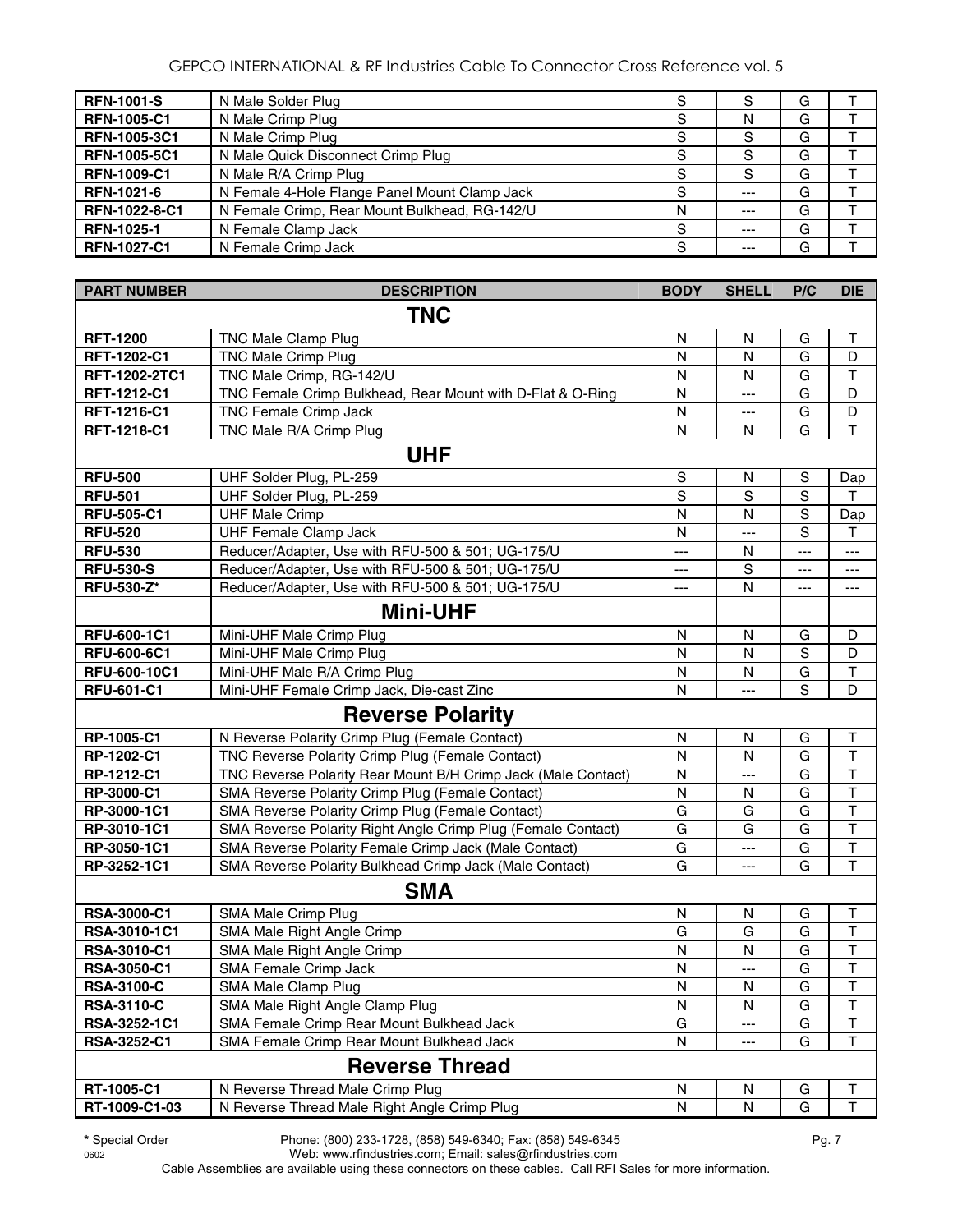| <b>IRT-1200-C</b> | TNC Reverse Thread Male Crimp Plug |  |  |
|-------------------|------------------------------------|--|--|
| <b>RT-1202-C1</b> | TNC Reverse Thread Male Crimp Plug |  |  |
| RT-3000-1C1       | SMA Reverse Thread Male Crimp Plug |  |  |

### **GEPCO International 7609, VPM1000, VD61859, VE61859, VE61859M, V618J59, V618M59, VJ59U, VRC618, VA618-2/3, VA618-2/4, VA618-2/5**

| <b>PART NUMBER</b> | <b>DESCRIPTION</b>                                   | <b>BODY</b>    | <b>SHELL</b> | P/C            | <b>DIE</b>              |
|--------------------|------------------------------------------------------|----------------|--------------|----------------|-------------------------|
|                    | <b>BNC</b>                                           |                |              |                |                         |
| <b>RFB-1701-D</b>  | <b>BNC Male Clamp Plug</b>                           | N              | N            | G              | T                       |
| <b>PART NUMBER</b> | <b>DESCRIPTION</b>                                   | <b>BODY</b>    | <b>SHELL</b> | P/C            | <b>DIE</b>              |
| <b>RFB-1705</b>    | <b>BNC Male Twist-on Plug</b>                        | N              | N            | S              | D                       |
| <b>RFB-1706-9</b>  | <b>BNC Male Crimp Plug (Quick Disconnect)</b>        | N              | N            | G              | D                       |
| <b>RFB-1707-D</b>  | <b>BNC Male Crimp Plug</b>                           | N              | N            | G              | T                       |
| <b>RFB-1707-2</b>  | BNC Male Crimp Plug; UG-1789/U                       | N              | N            | G              | D                       |
| RFB-1709-D*        | <b>BNC Male Right Angle Clamp Plug</b>               | N              | N            | G              | $\overline{\mathsf{T}}$ |
| <b>RFB-1710-D</b>  | <b>BNC Male Right Angle Crimp Plug</b>               | $\mathsf{N}$   | N            | G              | $\top$                  |
| RFB-1710-D-05*     | BNC Male Right Angle Twist On Plug                   | N              | N            | G              | $\top$                  |
| <b>RFB-1717</b>    | <b>BNC Female Crimp Bulkhead Jack</b>                | N              | ---          | G              | D                       |
| <b>RFB-1717-D</b>  | BNC Female Crimp Rear Mount Bulkhead Jack            | $\mathsf{N}$   | ---          | G              | $\overline{\mathsf{T}}$ |
| <b>RFB-1720</b>    | BNC Female Solder Clamp Socket; UG-261/U             | ${\sf N}$      | ---          | $\mathbf S$    | T                       |
| RFB-1720-D*        | <b>BNC Female Clamp Jack</b>                         | N              | ---          | G              | $\top$                  |
| <b>RFB-1722</b>    | <b>BNC Female Twist-on Socket Jack</b>               | N              | ---          | S              | D                       |
| <b>RFB-1724</b>    | <b>BNC Female Crimp Jack</b>                         | N              | ---          | G              | D                       |
| <b>RFB-1724-D</b>  | <b>BNC Female Crimp Jack</b>                         | N              | ---          | G              | T                       |
| <b>RFB-1760</b>    | BNC Wall Plate Flush Mount Crimp Jack                | $\mathsf{N}$   | ---          | G              | D                       |
| <b>RFB-1761</b>    | BNC Wall Plate Flush Mount Twist-on Jack             | N              |              | G              | D                       |
|                    | <b>Mini Bayonet</b>                                  |                |              |                |                         |
| <b>RFM-2000</b>    | Mini-Bayonet Female Crimp Cable Jack; Kings KM-59-23 | N              | ---          | G              | $\mathsf T$             |
|                    | N                                                    |                |              |                |                         |
| <b>RFN-1001-S</b>  | N Male Solder Plug                                   | S              | S            | G              | Τ                       |
| <b>RFN-1904-1N</b> | N Male Clamp Solder Plug; UG-603/U, A/U              | N              | N            | G              | $\overline{\mathsf{T}}$ |
| <b>RFN-1904-1S</b> | N Male Clamp Solder Plug; UG-603/U, A/U              | S              | S            | G              | $\overline{\mathsf{T}}$ |
| <b>RFN-1907-2S</b> | N Male Crimp Plug                                    | $\overline{s}$ | S            | G              | T                       |
|                    | <b>TNC</b>                                           |                |              |                |                         |
| RFT-1801*          | <b>TNC Male Clamp Solder Plug</b>                    | $\mathsf{N}$   | N            | S              | Τ                       |
| RFT-1803-1         | TNC Male Crimp Plug (Captive Pin); MS39012/26-0012   | N              | N            | G              | D                       |
| <b>RFT-1805</b>    | TNC Male Solderless Plug; Amphenol 31-5061           | N              | $\mathsf{N}$ | $\overline{s}$ | D                       |
| <b>RFT-1807</b>    | TNC Male Twist on Plug; AMP 221983-1                 | N              | $\mathsf{N}$ | $\overline{s}$ | D                       |
| <b>RFT-1813</b>    | TNC Female Crimp Bulkhead; MS39012/28-0012           | $\mathsf{N}$   | $---$        | G              | D                       |
| <b>RFT-1815</b>    | TNC Female Twist on Cable Jack                       | N              |              | S              | D                       |
|                    | <b>UHF</b>                                           |                |              |                |                         |
| <b>RFU-500</b>     | UHF Solder Plug; PL-259; Use with RFU-531 Reducer    | S              | ${\sf N}$    | $\mathbf S$    | Dap                     |
| <b>RFU-501</b>     | UHF Solder Plug; PL-259; Use with RFU-531-S Reducer  | S              | $\mathsf{s}$ | S              | т                       |
| <b>RFU-506</b>     | <b>UHF Male Crimp Plug</b>                           | N              | N            | S              | Dap                     |
| RFU-520-D-03       | <b>UHF Female Clamp Jack</b>                         | N              |              | G              | T                       |
| <b>RFU-531</b>     | Adapter/Reducer; Use with RFU-500                    | N              | N            | ---            | ---                     |
| <b>RFU-531-S</b>   | Adapter/Reducer; Use with RFU-501                    | ---            | S            | ---            | ---                     |
| RFU-531-Z*         | Adapter/Reducer; Use with RFU-501                    | ---            | $\mathbf S$  | ---            | ---                     |
|                    | <b>Mini-UHF</b>                                      |                |              |                |                         |
| <b>RFU-601-5</b>   | Mini-UHF Female Crimp Jack                           | N              | ---          | S              | $\top$                  |
|                    | <b>MHV</b>                                           |                |              |                |                         |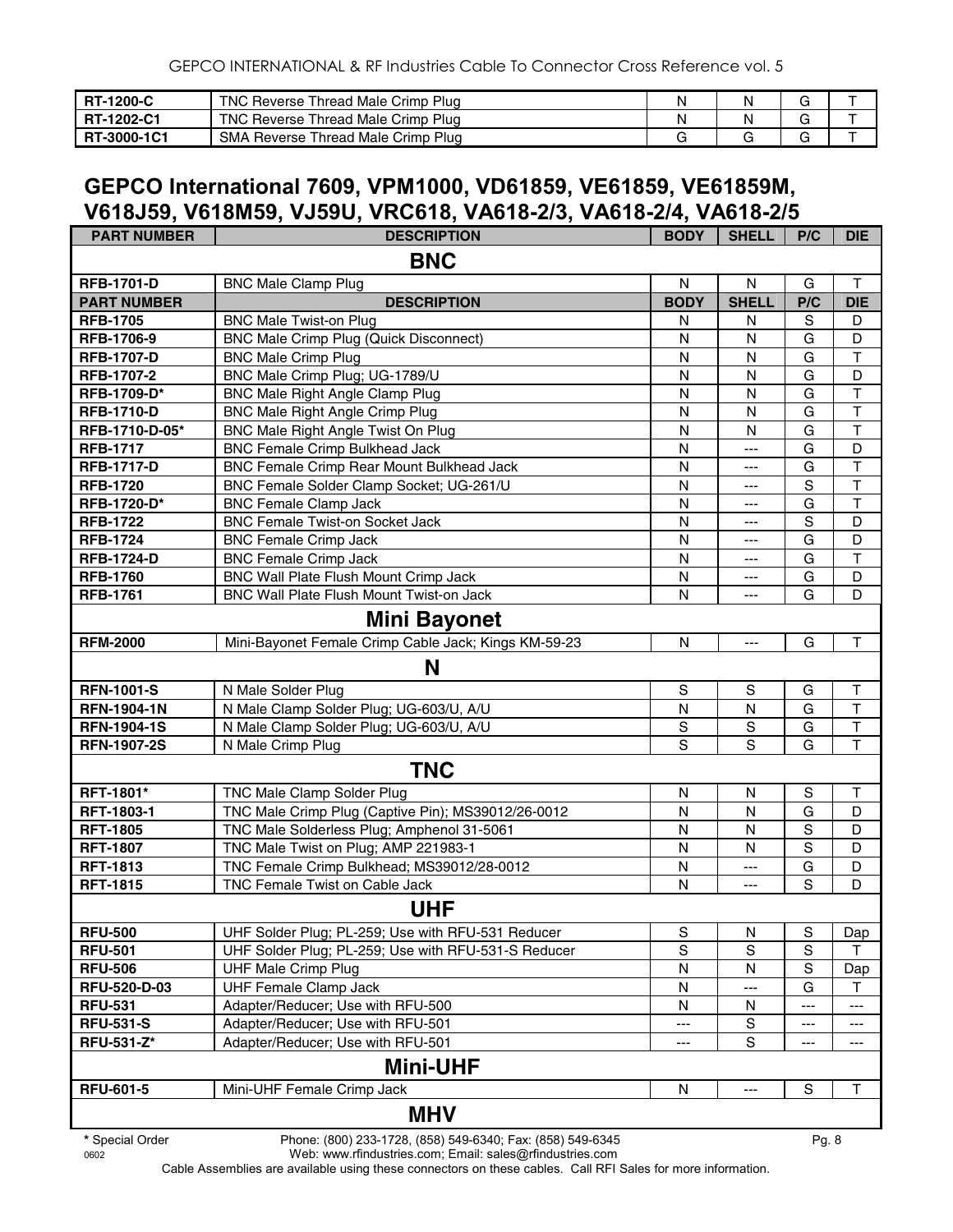| <b>RHV-100-D</b> | ı High Voltage Male Clamp Plug-<br>Medium | N    |   |  |
|------------------|-------------------------------------------|------|---|--|
| <b>RHV-106-D</b> | Plua<br>Medium High Voltage Male Crimp    |      | ╭ |  |
| <b>RHV-124-D</b> | Medium High Voltage Female Clamp Jack     | $--$ |   |  |

#### **GEPCO International VPM2000, 7572, 7573, 201CV59, 201V59, VA2/3, VA2/4, VA2/5**

| <b>PART NUMBER</b>  | <b>DESCRIPTION</b>                                       | <b>BODY</b> | <b>SHELL</b> | P/C | <b>DIE</b> |
|---------------------|----------------------------------------------------------|-------------|--------------|-----|------------|
|                     | <b>BNC</b>                                               |             |              |     |            |
| <b>RFB-1707-D1</b>  | <b>BNC Male Crimp Plug</b>                               | N           |              | G   |            |
| <b>RFB-1717-D1*</b> | <b>BNC Female Crimp Rear Mount Bulkhead Jack</b>         | N           | $---$        | G   |            |
|                     | <b>GEPCO International V618M59TK, VPM618, 7250, 7251</b> |             |              |     |            |

| <b>PART NUMBER</b> | <b>DESCRIPTION</b>                               | <b>BODY</b> | <b>SHELL</b> | P/C | <b>DIE</b> |
|--------------------|--------------------------------------------------|-------------|--------------|-----|------------|
|                    | <b>BNC</b>                                       |             |              |     |            |
| <b>RFB-1707-D2</b> | <b>BNC Male Crimp Plug</b>                       | N           |              | G   |            |
| RFB-1717-D2*       | <b>BNC Female Crimp Rear Mount Bulkhead Jack</b> | N           | $---$        | G   |            |

#### **GEPCO International VPM2000TK**

| <b>PART NUMBER</b>  | <b>DESCRIPTION</b>                               | <b>BODY</b> | <b>SHELL</b> | P/C | <b>DIE</b> |
|---------------------|--------------------------------------------------|-------------|--------------|-----|------------|
|                     | <b>BNC</b>                                       |             |              |     |            |
| <b>RFB-1707-D3*</b> | <b>BNC Male Crimp Plug</b>                       | N           |              | G   |            |
| <b>RFB-1717-D3*</b> | <b>BNC Female Crimp Rear Mount Bulkhead Jack</b> | N           | $---$        | G   |            |

#### **GEPCO International 7213**

| <b>PART NUMBER</b>  | <b>DESCRIPTION</b>                               | <b>BODY</b> | <b>SHELL</b> | P/C            | <b>DIE</b>              |
|---------------------|--------------------------------------------------|-------------|--------------|----------------|-------------------------|
|                     | <b>BNC</b>                                       |             |              |                |                         |
| <b>RFB-1101-1EN</b> | BNC Male Clamp Solder Plug; UG-959A/U            | N           | N            | G              | D                       |
|                     | <b>7/16 Din</b>                                  |             |              |                |                         |
| <b>RFD-1600-2-E</b> | Male Clamp Combination Connector                 | S           | S            | S              | Τ                       |
| <b>RFD-1605-2-E</b> | Male Crimp Combination Connector                 | S           | S            | S              | T                       |
| RFD-1625-2-E        | Female Clamp Combination Connector               | S           | ---          | $\overline{s}$ | $\overline{\mathsf{T}}$ |
| RFD-1630-2-E        | Female Crimp Combination Connector               | S           | ---          | S              | T                       |
| RFD-1641-2-E*       | Female 4 Hole Flange Clamp Combination Connector | S           | ---          | S              | T                       |
| RFD-1642-2-E*       | Female 4 Hole Flange Crimp Combination Connector | S           | $---$        | S              | T                       |
|                     | N                                                |             |              |                |                         |
| <b>RFN-1001-S</b>   | N Male Solder Plug                               | S           | S            | G              | T                       |
| <b>RFN-1002-1N</b>  | N Male Solder Clamp Plug                         | N           | N            | G              | $\overline{T}$          |
| <b>RFN-1002-1S</b>  | N Male Solder Clamp Plug                         | S           | S            | G              | T                       |
| <b>RFN-1006-3E</b>  | N Male Crimp Plug; UG-1681/U                     | $\mathbf S$ | S            | G              | T                       |
| <b>RFN-1008-3E</b>  | N Male Right Angle Clamp Plug                    | S           | S            | G              | $\overline{\mathsf{T}}$ |
| <b>RFN-1009-3E</b>  | N Male Right Angle Crimp Plug                    | S           | S            | G              | T                       |
| RFN-1021-7*         | N Female 4-Hole Flange Panel Mount Clamp         | S           | ---          | G              | T                       |
| <b>RFN-1024-1</b>   | N Female Cable Clamp Jack; UG-23D/U, F/U         | S           | ---          | G              | T                       |
| <b>RFN-1028</b>     | N Female Crimp Jack                              | S           | $---$        | G              | T                       |
|                     | <b>TNC</b>                                       |             |              |                |                         |
| RFT-1218-E*         | TNC Male Right Angle Crimp Plug                  | N           | N            | G              | T                       |
| <b>RFT-1219-E</b>   | TNC Male Right Angle Clamp Plug                  | N           | N            | G              | T                       |
|                     | <b>UHF</b>                                       |             |              |                |                         |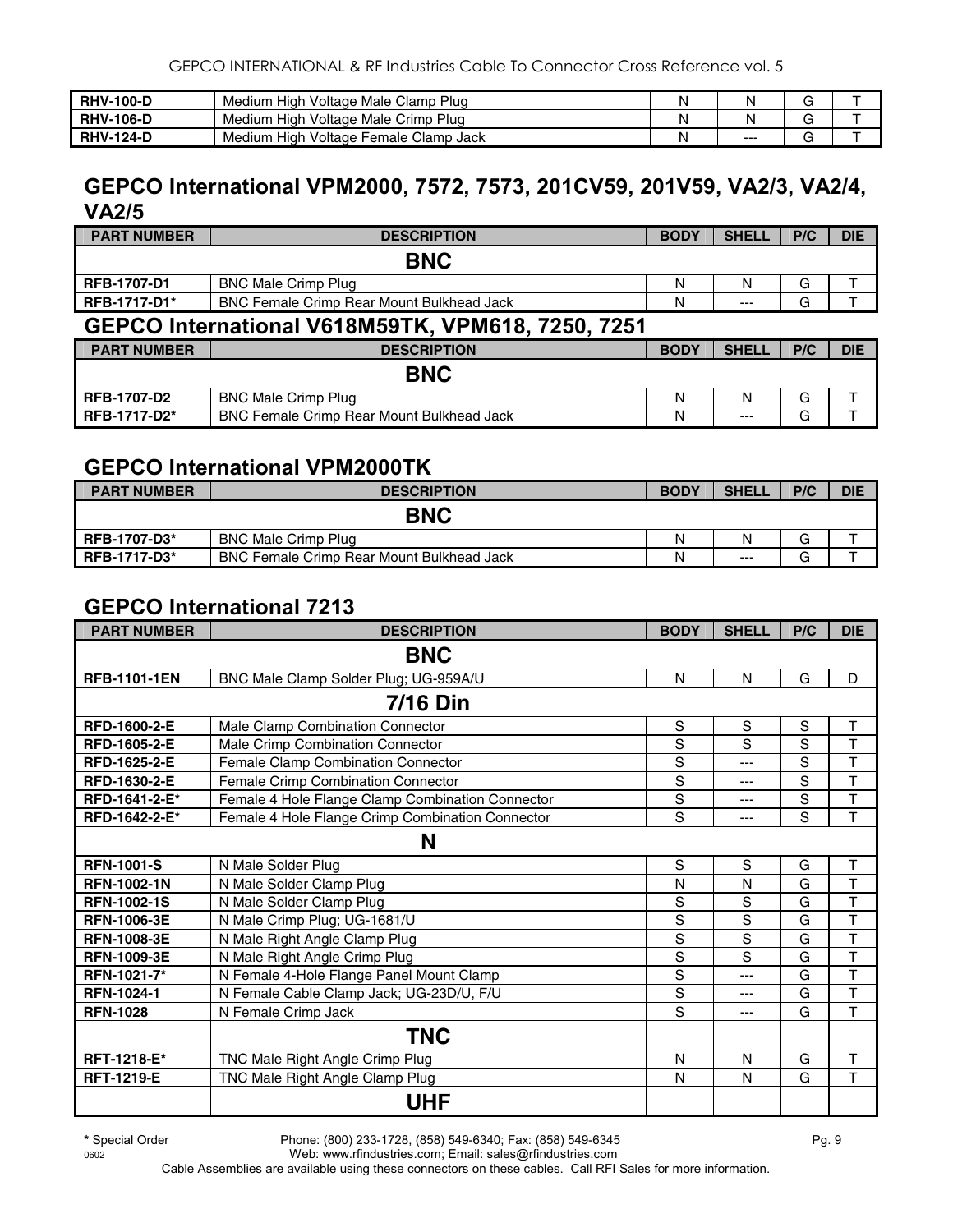GEPCO INTERNATIONAL & RF Industries Cable To Connector Cross Reference vol. 5

| <b>RFU-500</b>    | UHF Solder Plug; PL-259                                        | S | N   | S | Dap |
|-------------------|----------------------------------------------------------------|---|-----|---|-----|
| <b>RFU-501</b>    | UHF Solder Plug; PL-259                                        | S | S   | S |     |
| <b>RFU-503</b>    | UHF Male, Waterproof Plug (w/ Silicon Rubber O-Rings / Seals); | N | N   | S |     |
|                   | PL-259                                                         |   |     |   |     |
| <b>RFU-507</b>    | UHF Male Crimp Plug                                            | N | N   | S | Dap |
| <b>RFU-507-S</b>  | <b>UHF Male Crimp Plug</b>                                     | S | S   | S | Dap |
| <b>RFU-507-ST</b> | <b>UHF Male Crimp Plug</b>                                     | S | S   | S |     |
| <b>RFU-520-1E</b> | UHF Female Cable Clamp Jack                                    | N | --- | S |     |
|                   | <b>MHV</b>                                                     |   |     |   |     |
| <b>RHV-100-E</b>  | Medium High Voltage Male Clamp Plug                            | N | N   | G |     |

## **GEPCO International 7214**

| <b>PART NUMBER</b> | <b>DESCRIPTION</b>                                             | <b>BODY</b> | <b>SHELL</b> | P/C | <b>DIE</b> |
|--------------------|----------------------------------------------------------------|-------------|--------------|-----|------------|
|                    | N                                                              |             |              |     |            |
| <b>RFN-1001-S</b>  | N Male Solder Plug                                             | S           | S            | G   |            |
| <b>RFN-1006-3F</b> | N Male Crimp Plug; UG-1682/U                                   | S           | S            | G   |            |
| <b>RFN-1009-3F</b> | N Male R/A Crimp Plug                                          | S           | S            | G   |            |
|                    | <b>UHF</b>                                                     |             |              |     |            |
| <b>RFU-500</b>     | UHF Solder Plug; PL-259                                        | S           | N            | S   | Dap        |
| <b>RFU-501</b>     | UHF Solder Plug; PL-259                                        | S           | S            | S   |            |
| <b>RFU-503</b>     | UHF Male, Waterproof Plug (w/ Silicon Rubber O-Rings / Seals); | N           | N            | S   |            |
|                    | PL-259                                                         |             |              |     |            |
| <b>RFU-507-STF</b> | <b>UHF Male Crimp Plug</b>                                     | S           | S            | S   |            |
| <b>RFU-520-1E</b>  | UHF Female Cable Clamp Jack                                    | N           | ---          | S   |            |

#### **GEPCO International VP6000, RGB6000, VP618PE, VP618PE/AP, VP618PVC**

| <b>PART NUMBER</b> | <b>DESCRIPTION</b>                               | <b>BODY</b> | <b>SHELL</b> | P/C | <b>DIE</b> |
|--------------------|--------------------------------------------------|-------------|--------------|-----|------------|
|                    | <b>BNC</b>                                       |             |              |     |            |
| <b>RFB-1701-G</b>  | <b>BNC Male Clamp Plug</b>                       | N           | N            | S   |            |
| <b>RFB-1707-G</b>  | <b>BNC Male Crimp Plug</b>                       | N           | N            | G   |            |
| <b>RFB-1708</b>    | <b>BNC Male Crimp Plug</b>                       | N           | N            | G   | D          |
| <b>RFB-1708-1T</b> | BNC Male Crimp Plug (Dbl. Shield)                | S           | N            | G   |            |
| <b>RFB-1710-G</b>  | BNC Male Right Angle Crimp Plug                  | N           | N            | G   |            |
| <b>RFB-1717-G</b>  | <b>BNC Female Crimp Rear Mount Bulkhead Jack</b> | N           | ---          | G   |            |
| <b>RFB-1724-G</b>  | <b>BNC Female Crimp Jack</b>                     | N           | ---          | G   |            |
|                    | N                                                |             |              |     |            |
| <b>RFN-1907-1G</b> | N Male Crimp Plug                                | S           | S            | G   |            |

## **GEPCO International 7240**

| <b>PART NUMBER</b>  | <b>DESCRIPTION</b>                                       | <b>BODY</b> | <b>SHELL</b> | P/C | <b>DIE</b> |
|---------------------|----------------------------------------------------------|-------------|--------------|-----|------------|
|                     | <b>BNC</b>                                               |             |              |     |            |
| <b>RFB-1101-1SI</b> | <b>BNC Male Clamp Plug</b>                               | S           | S            | G   |            |
|                     | <b>7/16 Din</b>                                          |             |              |     |            |
| <b>RFD-1600-2-E</b> | 7/16 Din Male Clamp Plug Combo Straight or Right Angle   | S           | S            | S   |            |
| <b>RFD-1604-21</b>  | 7/16 Din Male Crimp Plug Combo Straight or Right Angle   | S           | S            | S   |            |
| RFD-1605-2-E        | 7/16 Din Male Crimp Plug Combo Straight or Right Angle   | S           | S            | S   |            |
| RFD-1625-2-E        | 7/16 Din Female Clamp Jack Combo Straight or Right Angle | S           | $- - -$      | S   |            |
| RFD-1630-2-E        | 7/16 Din Female Clamp Jack Combo Straight or Right Angle | S           | $--$         | S   |            |

**\*** Special Order Phone: (800) 233-1728, (858) 549-6340; Fax: (858) 549-6345 Pg. 10 Web: www.rfindustries.com; Email: sales@rfindustries.com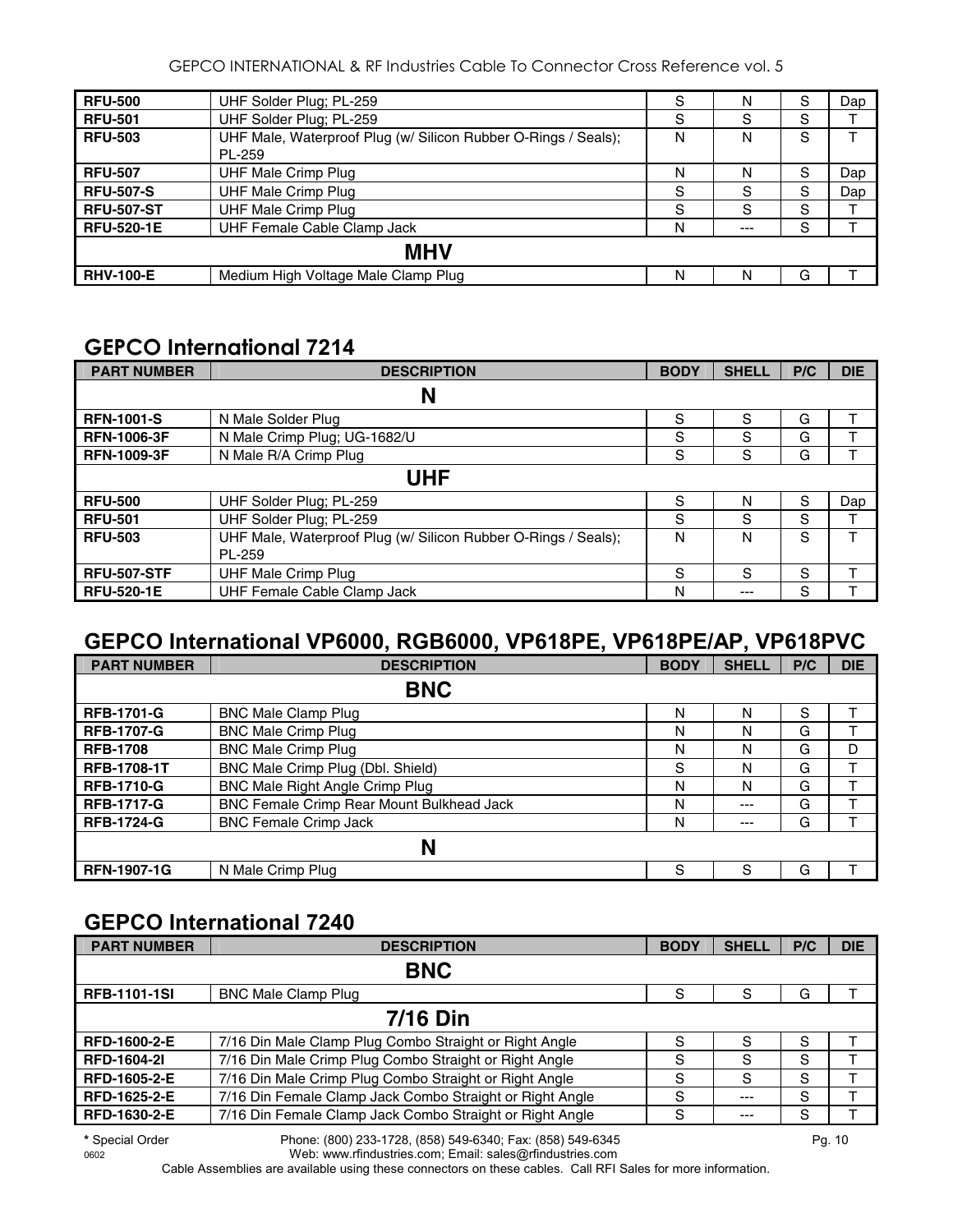| RFD-1641-2-E*                                                           | 7/16 Din Female 4 Hole Flange Clamp Jack Combo Straight or<br><b>Right Angle</b> | S              | ---          | S   | T                       |  |  |
|-------------------------------------------------------------------------|----------------------------------------------------------------------------------|----------------|--------------|-----|-------------------------|--|--|
| RFD-1642-2-E*                                                           | 7/16 Din Female 4 Hole Flange Crimp Jack Combo Straight or<br><b>Right Angle</b> | S              | ---          | S   | T                       |  |  |
|                                                                         | N                                                                                |                |              |     |                         |  |  |
| <b>RFN-1001-S</b>                                                       | N Male Solder Plug                                                               | S              | S            | G   | Τ                       |  |  |
| <b>RFN-1002-1SI</b>                                                     | N Male Solder Clamp Plug                                                         | S              | S            | G   | T                       |  |  |
| <b>RFN-1006-3I</b>                                                      | N Male Crimp Plug; UG-1681/U                                                     | S              | S            | G   | T                       |  |  |
| <b>RFN-1009-31</b>                                                      | N Male Right Angle Crimp Plug                                                    | $\overline{S}$ | S            | G   | $\overline{\mathsf{T}}$ |  |  |
| <b>RFN-1024-1SI</b>                                                     | N Female Cable Clamp Jack; UG-23D/U, F/U                                         | $\overline{s}$ | ---          | G   | T                       |  |  |
| <b>RFN-1028-SI</b>                                                      | N Female Crimp Cable Jack; UG-1688/U                                             | S              | ---          | G   | $\overline{\mathsf{T}}$ |  |  |
|                                                                         | <b>TNC</b>                                                                       |                |              |     |                         |  |  |
| RFT-1201-l*                                                             | <b>TNC Male Clamp Plug</b>                                                       | N              | N            | G   | T                       |  |  |
| <b>RFT-1201-SI</b>                                                      | <b>TNC Male Clamp Plug</b>                                                       | S              | S            | G   | T                       |  |  |
| <b>PART NUMBER</b>                                                      | <b>DESCRIPTION</b>                                                               | <b>BODY</b>    | <b>SHELL</b> | P/C | <b>DIE</b>              |  |  |
|                                                                         |                                                                                  |                |              |     |                         |  |  |
| <b>RFT-1214-I</b><br><b>TNC Female Clamp Jack</b><br>G<br>т<br>N<br>--- |                                                                                  |                |              |     |                         |  |  |
|                                                                         | <b>UHF</b>                                                                       |                |              |     |                         |  |  |
| <b>RFU-500</b>                                                          | <b>UHF Male Solder Plug</b>                                                      | ${\mathsf S}$  | N            | S   | Dap                     |  |  |
| <b>RFU-501</b>                                                          | <b>UHF Male Solder Plug</b>                                                      | S              | S            | S   | т                       |  |  |
| <b>RFU-503</b>                                                          | UHF Male Clamp Plug, Waterproof w/Silicon Rubber O-Rings                         | N              | N            | S   | $\mathsf{T}$            |  |  |
| <b>RFU-507-SI</b>                                                       | <b>UHF Male Crimp Plug</b>                                                       | S              | S            | S   | $\top$                  |  |  |
| <b>RFU-520-I*</b>                                                       | <b>UHF Female Clamp Jack</b>                                                     | N              |              | S   | T                       |  |  |
|                                                                         | <b>Reverse Polarity</b>                                                          |                |              |     |                         |  |  |
| RP-1006-3I                                                              | N Reverse Polarity Male Crimp Plug                                               | N              | N            | G   | T                       |  |  |
| <b>RP-1028-I</b>                                                        | N Reverse Polarity Female Crimp Jack                                             | N              | N            | G   | $\overline{\mathsf{T}}$ |  |  |
| <b>RP-1202-I</b>                                                        | TNC Reverse Polarity Male Crimp Plug                                             | N              | ---          | G   | $\overline{1}$          |  |  |
| <b>RP-1216-I</b>                                                        | TNC Reverse Polarity Female Crimp Jack                                           | N              | ---          | G   | $\overline{\mathsf{T}}$ |  |  |
| <b>RP-3000-I</b>                                                        | SMA Reverse Polarity Male Crimp Plug                                             | N              | N            | G   | T                       |  |  |
|                                                                         | <b>SMA</b>                                                                       |                |              |     |                         |  |  |

## **GEPCO International RGB809, RGBS809, RGBSC809**

| <b>PART NUMBER</b> | <b>DESCRIPTION</b>                               | <b>BODY</b> | <b>SHELL</b> | P/C | <b>DIE</b> |  |
|--------------------|--------------------------------------------------|-------------|--------------|-----|------------|--|
| <b>BNC</b>         |                                                  |             |              |     |            |  |
| <b>RFB-1707-J</b>  | <b>BNC Male Crimp Plug</b>                       | N           | Ν            | G   |            |  |
| <b>RFB-1710-J</b>  | <b>BNC Male Right Angle Crimp Plug</b>           | N           |              | G   |            |  |
| <b>RFB-1717-J</b>  | <b>BNC Female Crimp Rear Mount Bulkhead Jack</b> | N           | $---$        | G   |            |  |
| <b>RFB-1724-J</b>  | <b>BNC Female Crimp Jack</b>                     | Ν           | $---$        | G   |            |  |

## **GEPCO International 7726, 7727, 181CV6, 181CV906**

| <b>PART NUMBER</b> | <b>DESCRIPTION</b>                        | <b>BODY</b> | <b>SHELL</b> | P/C | <b>DIE</b> |  |
|--------------------|-------------------------------------------|-------------|--------------|-----|------------|--|
| <b>BNC</b>         |                                           |             |              |     |            |  |
| <b>RFB-1707-Q</b>  | <b>BNC Male Crimp Plug</b>                | N           | N            | G   |            |  |
| <b>RFB-1710-Q</b>  | BNC Male Right Angle Crimp Plug           | N           | N            | G   |            |  |
| <b>RFB-1717-Q</b>  | BNC Female Crimp Rear Mount Bulkhead Jack | N           | $---$        | G   |            |  |
| <b>RFB-1724-Q</b>  | <b>BNC Female Crimp Jack</b>              | N           | $---$        | G   |            |  |
| <b>TNC</b>         |                                           |             |              |     |            |  |
| <b>RFT-1803-Q</b>  | TNC Male Crimp Plug                       | N           | N            | G   | D          |  |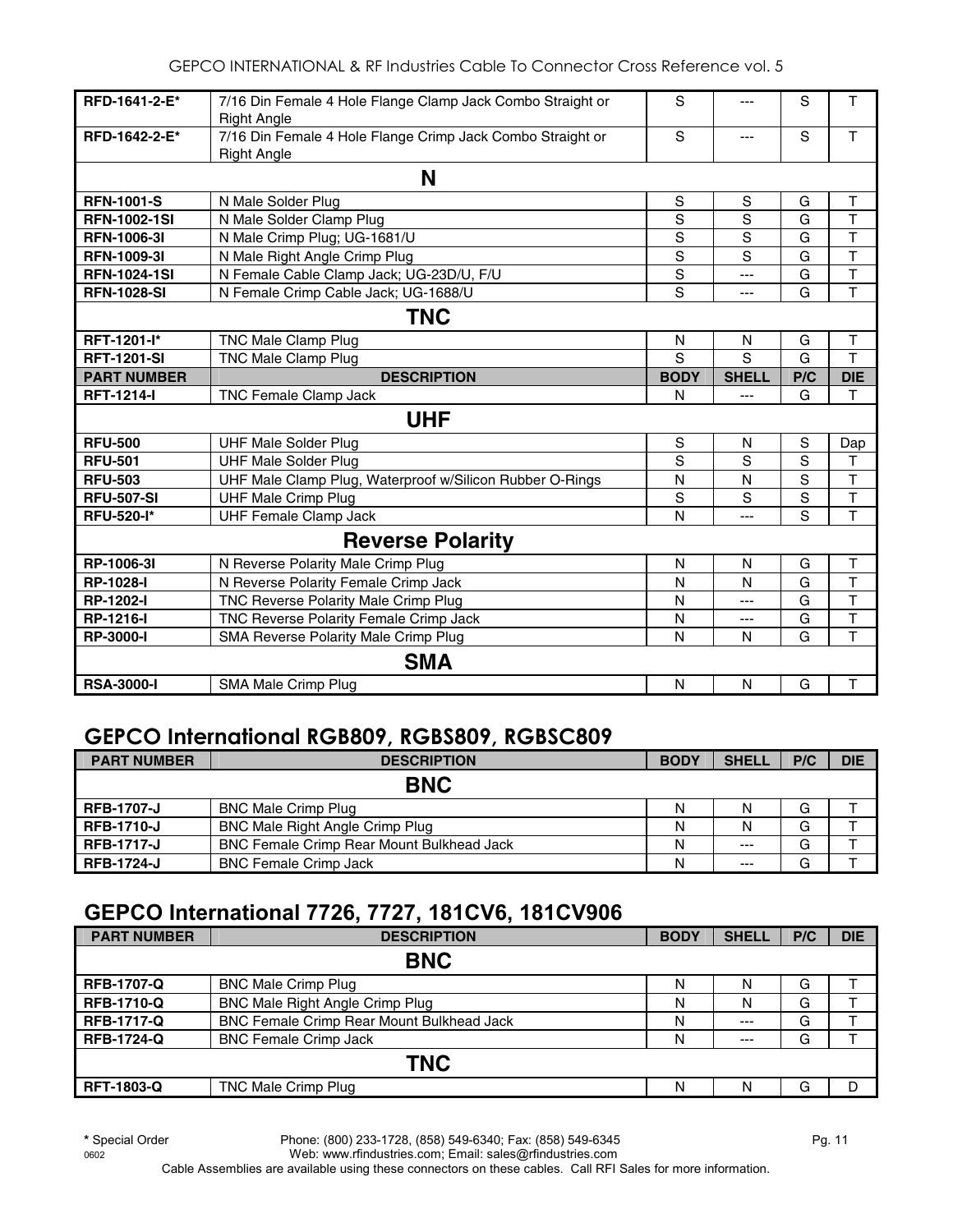#### **GEPCO International 7913, 7915**

| <b>PART NUMBER</b> | <b>DESCRIPTION</b>                               | <b>BODY</b> | <b>SHELL</b> | P/C | <b>DIE</b> |  |
|--------------------|--------------------------------------------------|-------------|--------------|-----|------------|--|
| <b>BNC</b>         |                                                  |             |              |     |            |  |
| <b>RFB-1707-R</b>  | <b>BNC Male Crimp Plug</b>                       | N           | N            | G   |            |  |
| <b>RFB-1710-R*</b> | BNC Male Right Angle Crimp Plug                  | Ν           | N            | G   |            |  |
| <b>RFB-1717-R*</b> | <b>BNC Female Crimp Rear Mount Bulkhead Jack</b> | Ν           | $---$        | G   |            |  |
| <b>RFB-1724-R*</b> | <b>BNC Female Crimp Jack</b>                     | Ν           | $---$        | G   |            |  |

#### **GEPCO International 7909**

| <b>PART NUMBER</b> | <b>DESCRIPTION</b>         | <b>BODY</b> | <b>SHELL</b> | P/C | <b>DIE</b> |  |
|--------------------|----------------------------|-------------|--------------|-----|------------|--|
| <b>BNC</b>         |                            |             |              |     |            |  |
| <b>RFB-1707-R1</b> | <b>BNC Male Crimp Plug</b> | Ν           | N            |     |            |  |

#### **GEPCO International VFM809, VDFM809, VSM618, VA618-2/2, VA618-2/3TP, VA916-4/15**

| <b>PART NUMBER</b> | <b>DESCRIPTION</b>                               | <b>BODY</b> | <b>SHELL</b> | P/C | <b>DIE</b> |  |
|--------------------|--------------------------------------------------|-------------|--------------|-----|------------|--|
| <b>BNC</b>         |                                                  |             |              |     |            |  |
| <b>RFB-1707-S1</b> | <b>BNC Male Crimp Plug</b>                       | N           |              | G   |            |  |
| <b>RFB-1710-S1</b> | BNC Male R/A Crimp Plug                          | N           | N            | G   |            |  |
| <b>RFB-1717-S1</b> | <b>BNC Female Crimp Rear Mount Bulkhead Jack</b> | N           | $---$        | G   |            |  |
| <b>RFB-1724-S1</b> | <b>BNC Female Crimp Jack</b>                     | N           | $---$        | G   |            |  |

#### **GEPCO International VDM230, VDM250, VDM250D**

| <b>PART NUMBER</b>  | <b>DESCRIPTION</b>                               | <b>BODY</b> | <b>SHELL</b> | P/C | <b>DIE</b> |
|---------------------|--------------------------------------------------|-------------|--------------|-----|------------|
|                     | <b>BNC</b>                                       |             |              |     |            |
| <b>RFB-1707-S2*</b> | <b>BNC Male Crimp Plug</b>                       | Ν           | N            | G   |            |
| RFB-1710-S2*        | BNC Male R/A Crimp Plug                          | Ν           | N            | G   |            |
| <b>RFB-1717-S2*</b> | <b>BNC Female Crimp Rear Mount Bulkhead Jack</b> | Ν           | $---$        | G   |            |
| <b>RFB-1724-S2*</b> | <b>BNC Female Crimp Jack</b>                     | Ν           | $---$        | G   |            |

**Cable assemblies using any GEPCO cable with any standard RF connector listed here are available in any specified length with short lead times. All flexible crimp cable assemblies are fabricated with soldered center contacts and adhesive lined shrink tubing for additional cable retention and strain relief.** 

**More cable to connector cross references are available which include: Alpha, Antenna Specialist, BICCGeneral, Belden, Carol, Comm/Scope, Cushcraft Ultralink, CCI/Intercomp, Daburn, Dearborn, General/Guardian, GEPCO, Harbour Industries, Haverhill, Manhattan CDT, Micro-Coax, Military, Mohawk CDT, National, Olympic, Remee, Saxton, Standard Wire, Thermax CDT, Times Microwave, WestPenn CDT.** 

**Regarding any requirement you may have, please contact RF Industries at the following address:**